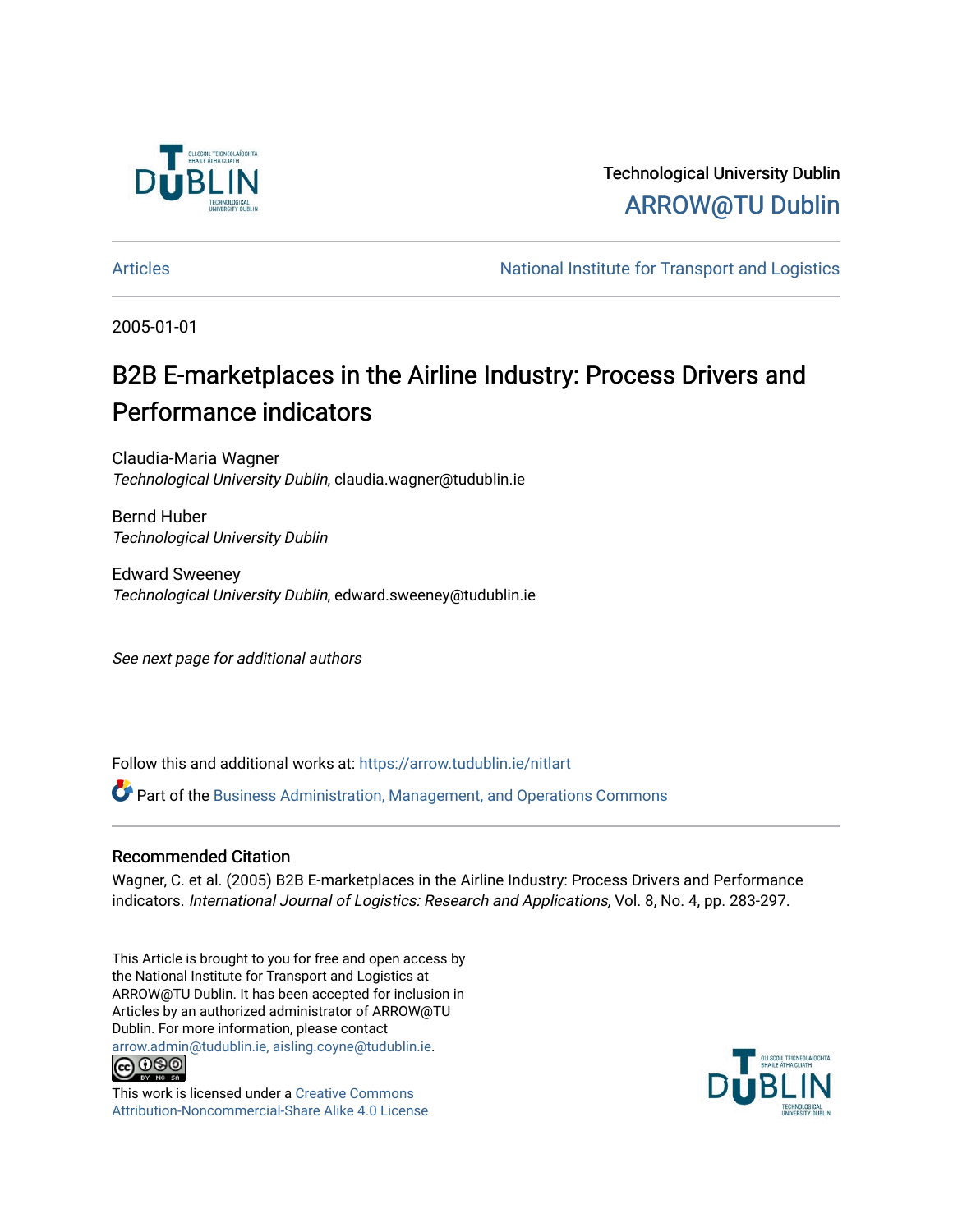## Authors

Claudia-Maria Wagner, Bernd Huber, Edward Sweeney, and Austin Smyth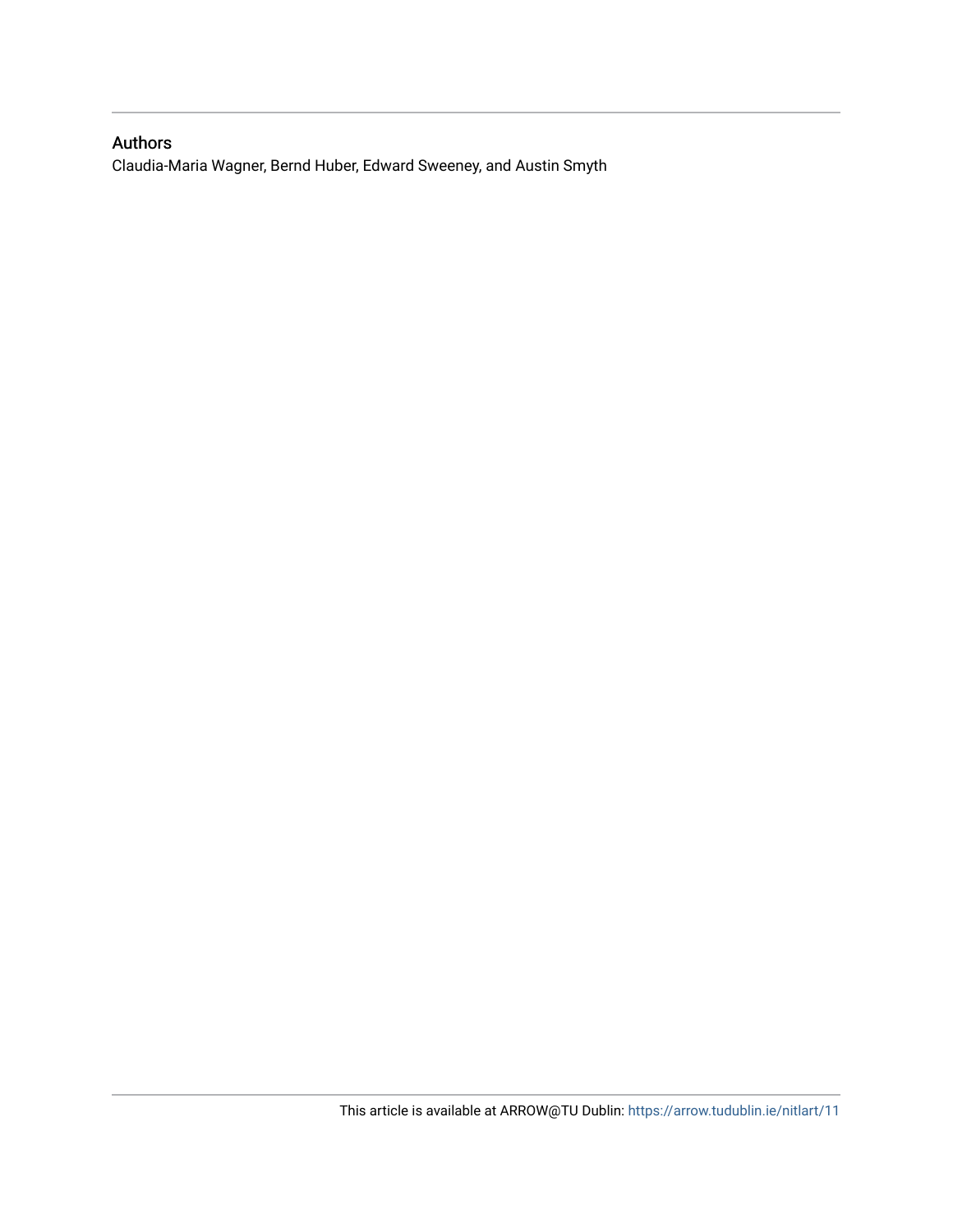## **B2B E-Marketplaces in the Airline Industry: Process Drivers and Performance Indicators**

## CLAUDIA MARIA WAGNER\*, BERND HUBER, EDWARD SWEENEY, AUSTIN SMYTH

National Institute for Transport and Logistics, Dublin, Ireland, Tel. +353 1 644 5723, Fax. +353 1 661 1943, E-mail: [claudia.wagner@nitl.ie;](mailto:claudia.wagner@nitl.ie) [bernd.huber@nitl.ie;](mailto:bernd.huber@nitl.ie) [edward.sweeey@nitl.ie,](mailto:edward.sweeey@nitl.ie) austin.smyth@dit.ie

\*Corresponding author. Email: [claudia.wagner@nitl.ie](mailto:claudia.wagner@nitl.ie)

#### *Abstract*

Competitive pressures are increasing within and between different strategically oriented groups of airlines. This paper focuses on the level of efficiency improvements gained by using e-Marketplaces in the procurement process. Findings from a survey among 88 international airlines reveal that the use of Business-to-Business (B2B) e-Marketplaces does play different roles across the various airline groupings. Airlines that are involved in strategic alliances show higher joint procurement activities than airlines that are not involved in strategic alliances. However, alliances are probably viewed as loose arrangements and thus airlines may be reluctant to share information on procurement prices and processes with another airline that could also be acting as a competitor. The financial involvement in or initiation of e-Marketplaces by airlines is very low. Low cost airlines show high use of e-Marketplaces, but demonstrate little financial involvement in contrast. Overall, the categories of spares and repairs, office supplies, tools and ground support equipment (GSE) show the greatest potential for reducing costs and increasing procurement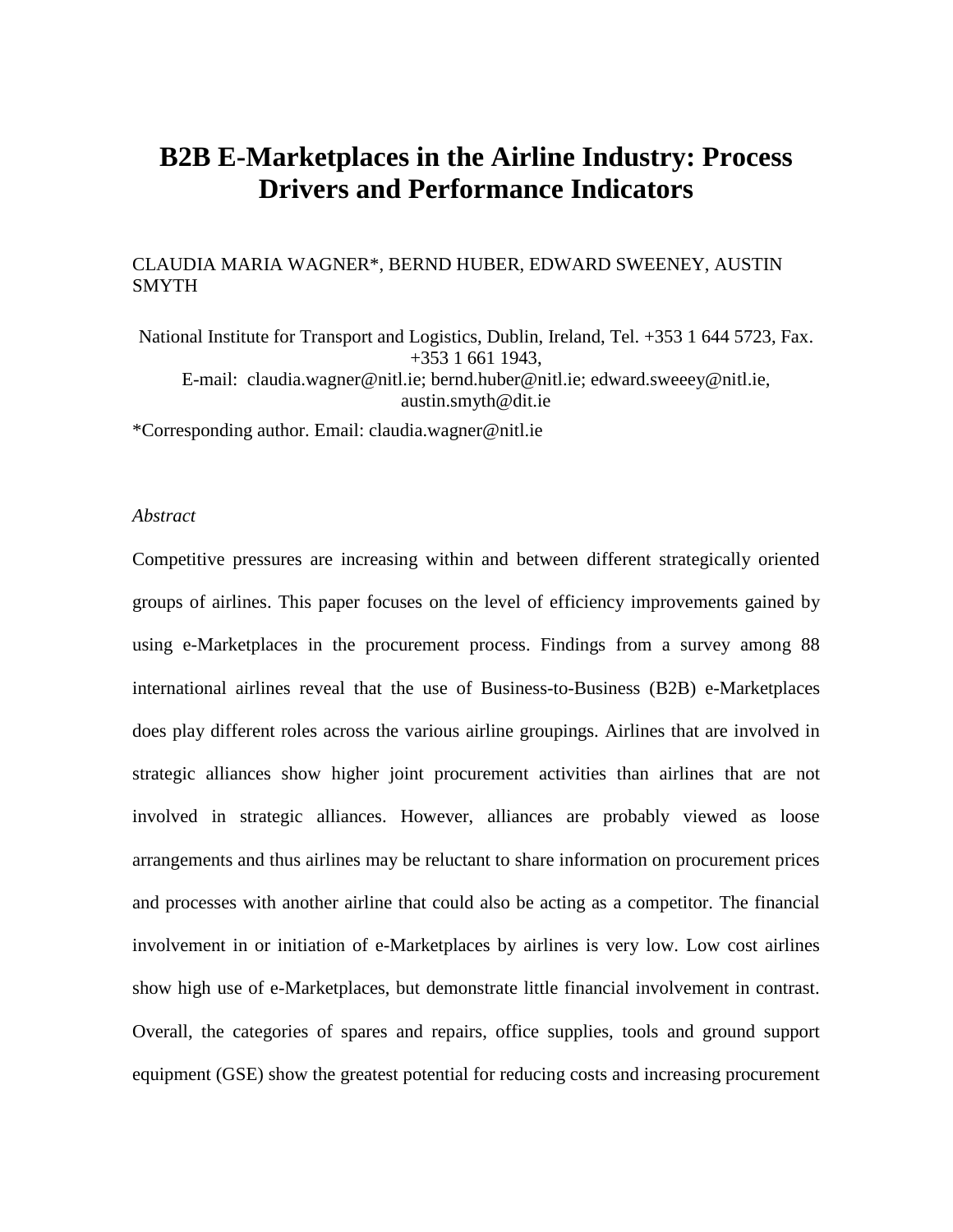process efficiencies. The intense competitive pressures facing carriers will make their search for tools to realise even incremental savings and efficiency gains ever more urgent. There is evidence that e-Marketplaces are one tool to improve such performance indicators.

*Keywords:* Airline Industry, B2B E-Marketplaces, E-Procurement, Competitive Advantage

#### **1 Introduction**

The airline business is one of the most competitive industries within the economic environment, at least from a regional point of view (Jarach, 2002). Moreover and as a consequence, the airline industry is a particular case in point incorporating as it does distinctive industry features that are linked with continuous change. Evidence of this can be found when considering liberalisation and deregulation issues, privatisation, etc. where those airlines who survived were those who were able to adapt the fastest to certain environmental changes in business terms. Now with the accelerating use of the Internet, the airline industry is forced to move into another stage of corporate evolution. In the 1990s, the use of the Internet as a sales channel for tickets was promoted as highly promising (e.g. Roy and Filiatrault, 1998), but at that time, little academic research was published about the potential of Business-to-Business (B2B) practices over the Internet. In the late 90s, B2B e-Business became more and more the focus of firms' strategies, while simultaneously a relatively large number of B2B e-Marketplaces emerged. A B2B e-Marketplace exchange is a central marketplace facilitated by information and communication technologies (ICT), in which multiple buyers and suppliers come together to gather information and buy and sell goods and services (Bakos, 1998).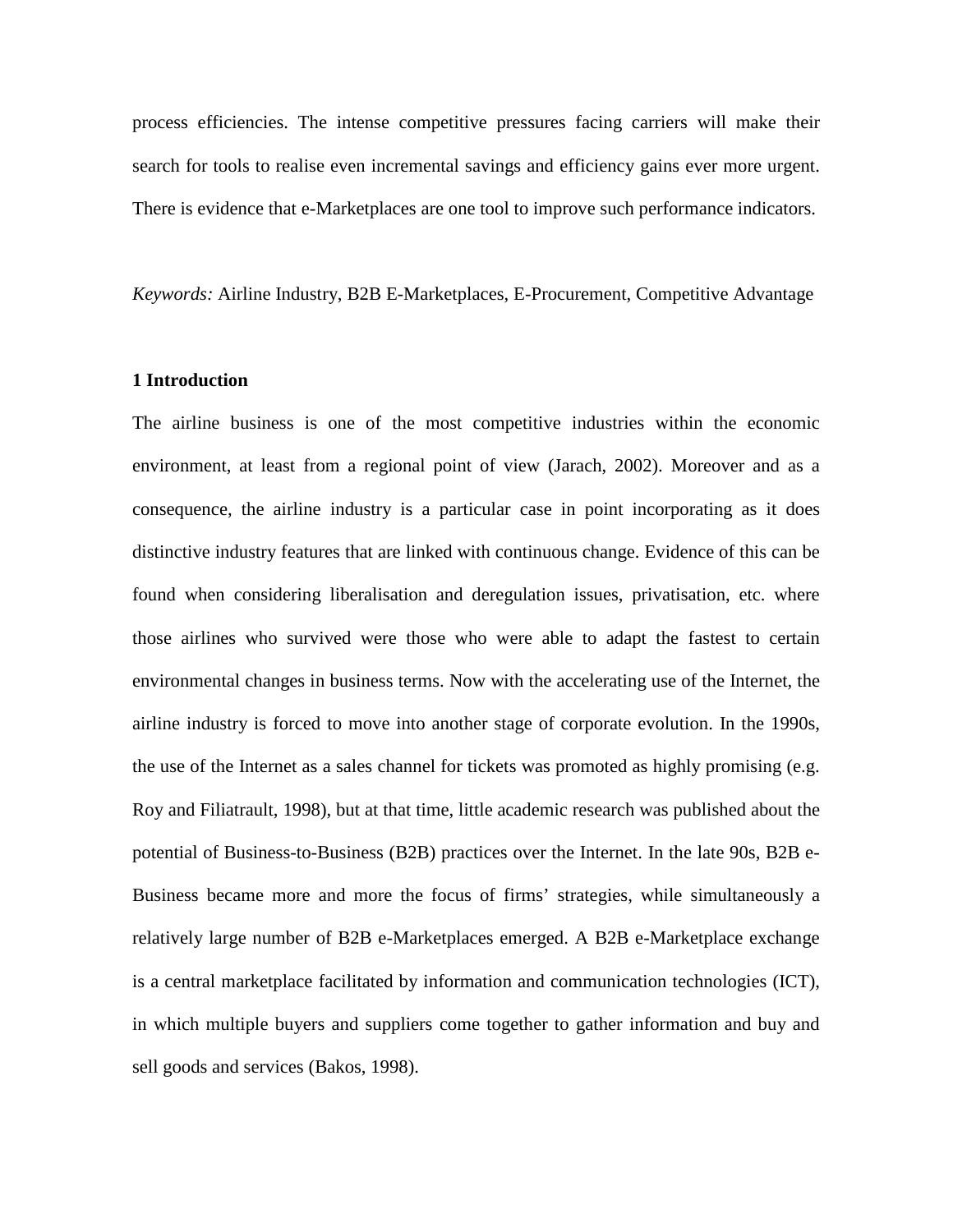Christiaanse and Markus (2003) argue that e-Marketplaces have the potential to affect company and supply chain performance and thus alter industry structure. However, e-Marketplaces have gained little momentum in industry so far and their failure rate is very high (Gill and Wu, 2001). Due to the lack of revenues they generated many had to cease operations or merge with other industry players. It is predicted that only a few e-Marketplaces will survive in each industry by succeeding to reach a critical mass of participants, and the right variety of products and services to cover the needs of the particular industries (Oesterle and Fleisch, 1999). These events, however, have led to the fact that many companies are still very reluctant in using e-Marketplaces in procurement. So far, limited academic research has been undertaken to explore the value creation of B2B e-Marketplace models in the aviation industry. A sound theoretical analysis is necessary to explore whether or not e-Marketplaces have the potential to add value to procurement in the aviation industry. Thus, following this introduction, an overview of developments of the airline industry is outlined and a theoretical background of B2B e-Marketplaces and their specific role in the airline industry is explained in a more detailed manner. Based on those theories, hypotheses are developed and the methodology for their assessment is explained. Finally, the results are discussed and conclusions presented.

#### **2 Theoretical Background**

#### *2.1 Developments in the Aviation Industry and ICT*

The airline industry can be characterised as a very unique kind of industry. Bourgeois and Eisenhardt (1988) have described it as a high velocity environment, where there is sharp and discontinuous change in demand, competitors, technology, and regulation, overlapped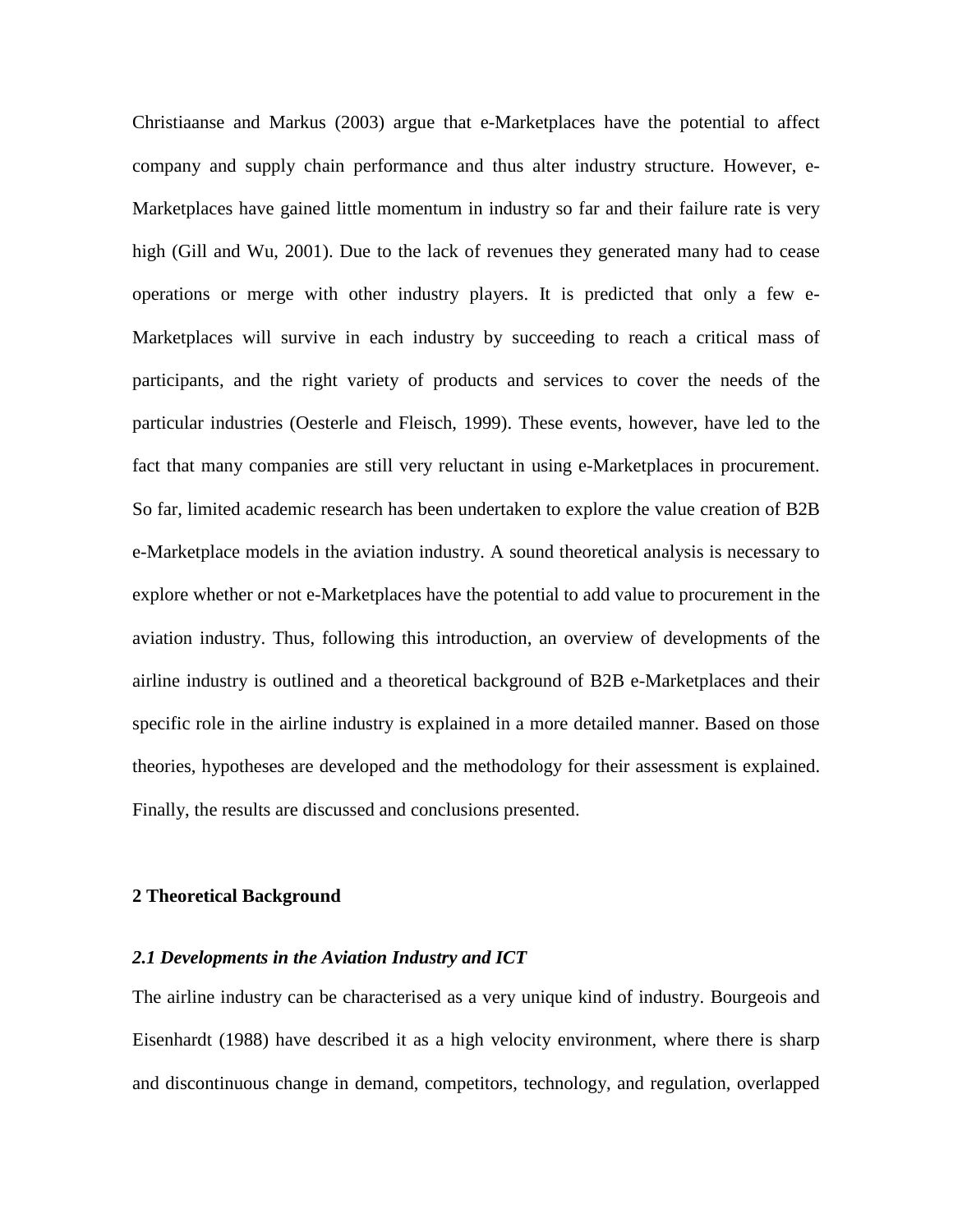with continuous dynamism or volatility. Furthermore, characteristics of the airline industry include (1) few firms having (2) substantial market share, with (3) differentiated and/or homogeneous products, and (4) high barriers to entry. These traits lean toward an oligopoly market structure (Vo, 2002). The concept of 'national' airlines has played an important strategic role in state affairs and led to tight governmental control, which meant that interorganisational co-operative work between airlines and even particular suppliers was very restrictive. Many airlines are still fully or at least partially government-owned (e.g. Chan, 2000). However, a trend towards globalisation has emerged due to liberalisation and deregulation processes in several parts of the world, leading to various strategies aimed at improving global competitiveness (e.g. Ehmer, 2001; Janic, 1997; Oum, Wit and Yoshida, 2001).

The post-deregulation environments caused a multitude of changes and forced the industry into free privatised markets with severe price competition, where many airlines, especially in the U.S.A., did not survive, or were forced into mergers, consolidations or leveraged buy-outs (e.g. Glisson et al., 1996). Deregulation also brought new business models, such as low cost airlines to operate on point-to-point routes. Low cost airlines have gained cost advantages mainly due to, for example, the use of uncongested and less busy airports (which charge lower costs), very limited in-flight service, short turnaround times on the ground or less personnel in the air and on the ground. Low cost airlines typically use only one type of aircraft in order to have a high degree of crew flexibility, higher aircraft to personnel ratios, fewer stand-by crews and lower maintenance costs.

Due to the recent downturn in the industry (as a result of, for example, overcapacities, terrorist attacks and SARS) and the increased competitive pressures from low cost airlines,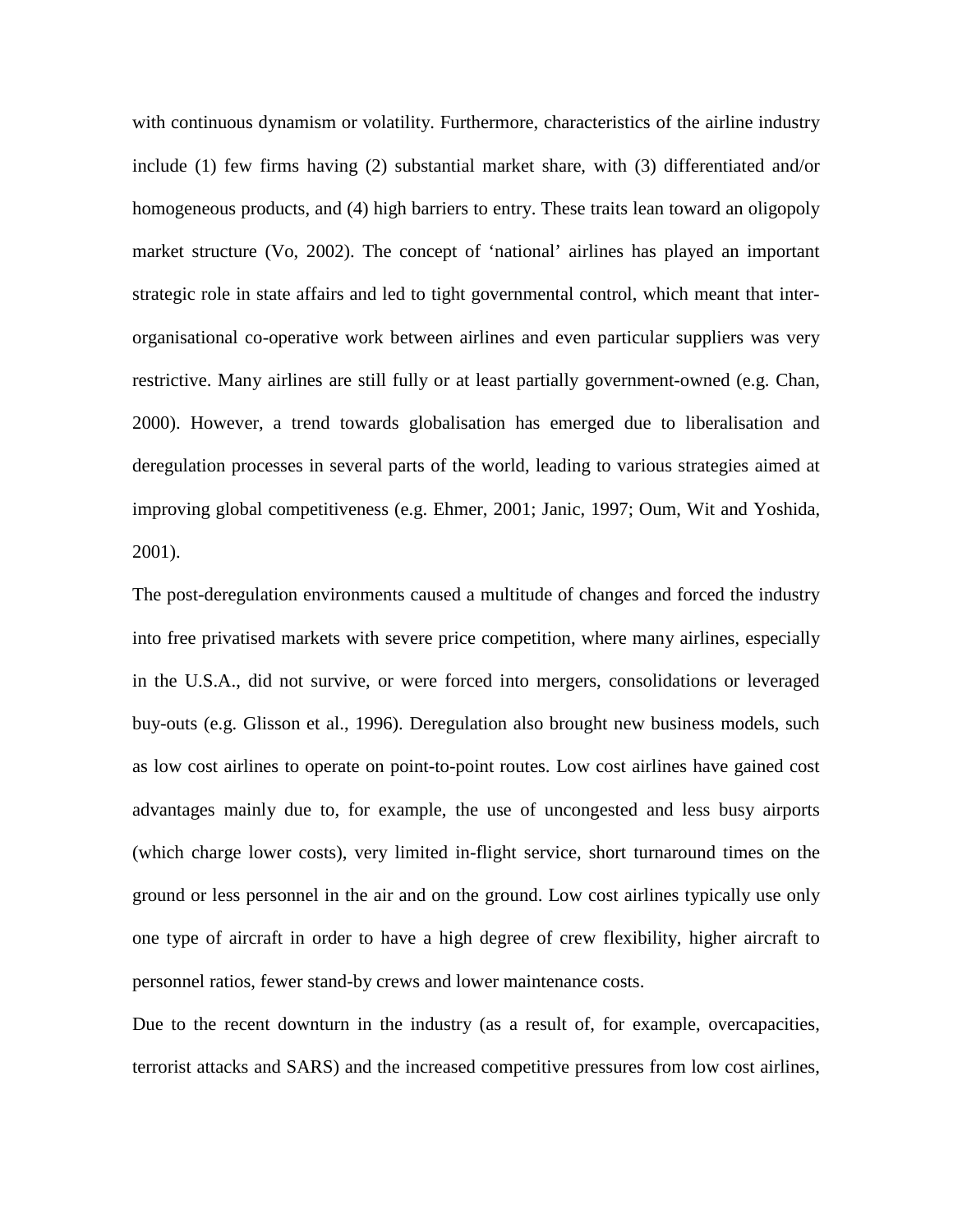many traditional scheduled airlines have to cope with new service and cost structures. While airlines in Europe and North America now largely operate in highly competitive markets, the majority of the world's air routes are still very heavyly regulated (e.g. Nijkamp and Pels, 2002; Button, 1996). Due to the restrictive nature of international competition in the industry, domestic airlines have only a limited means of competing globally. Therefore, while in domestic markets cost competition has become a major factor, in the international sector, competitive advantage is often sought in other ways (see Glisson et al., 1996). One of the most meaningful developments has been the formation of strategic alliances (e.g. Agusdinata and Klein, 2002; Oum, Yu and Zhang, 2001; Suen, 2002) which, beyond the co-ordination of schedules and fares, aim at cost reductions through the possibility of joint procurement opportunities in a strategic network approach. More recently for example, airlines involved in strategic alliances and various other partnerships have studied intensively the potential of such joint procurement possibilities and have taken measures in creating consortia-led e-Marketplaces as mediators for aggregating demand and to facilitate transactions. With the above developments, ICT has become increasingly important in both the B2C (Business-to-Consumer) and B2B strategies to enhance operational efficiency and effectiveness in the airline industry value chain (see Figure 1).

'Insert Figure 1 here'.

However, so far, ICT has revolutionised the airline industry mostly in terms of Business-to-Consumer developments. One of the most significant developments has been CRSs (Computer Reservation Systems) (e.g. Pemberton, Stonehouse and Barber, 2001) and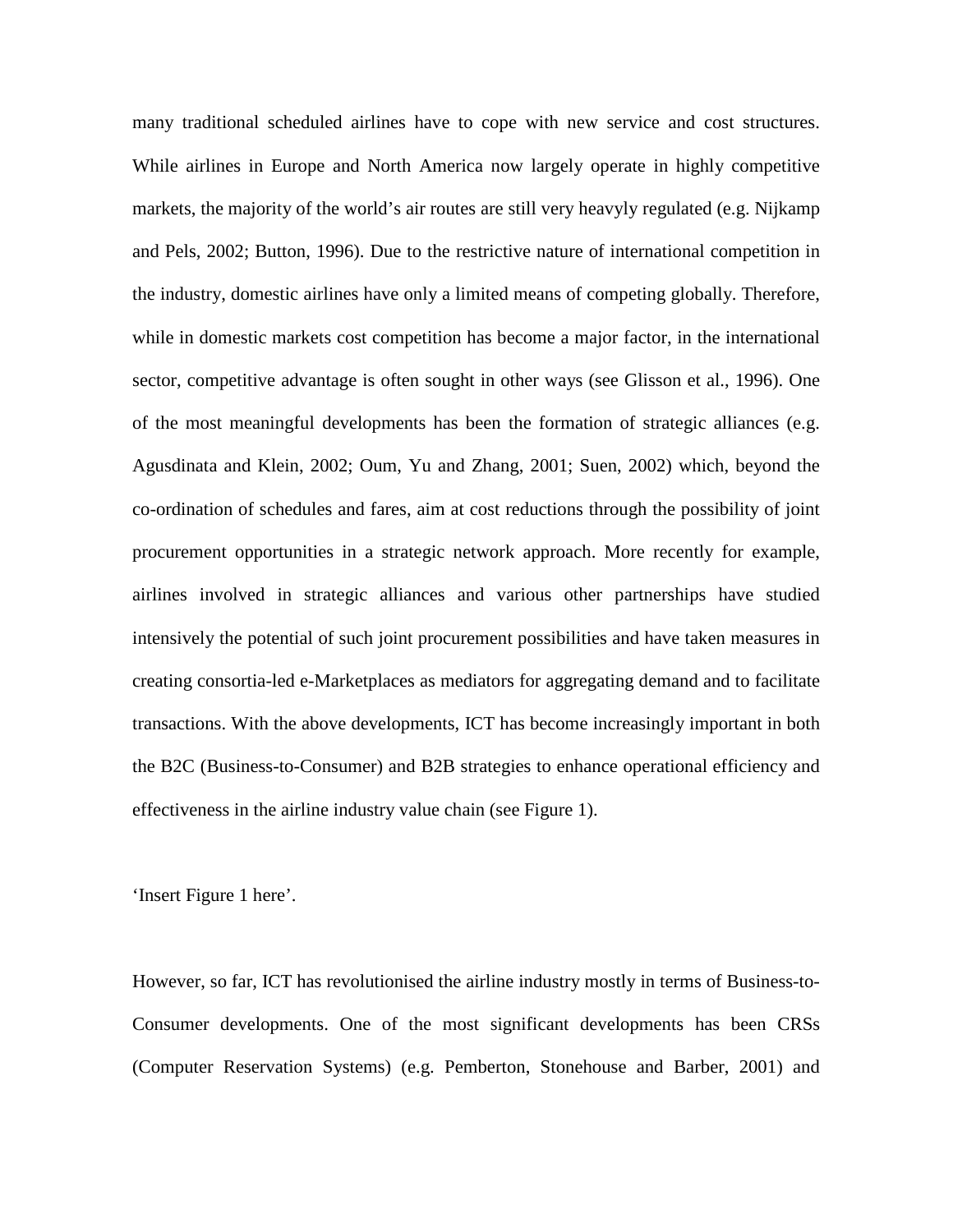nowadays global distribution systems (GDSs) and public online booking portals (Duliba, Kauffman and Lucas, 2001). Other methods in B2B such as Electronic Data Interchange (EDI) and Enterprise Purchasing Software Systems that use information technology to reduce inefficiencies in corporate purchasing have limitations preventing their widespread adoption. Due to the expense and complexity of these systems, they are generally unsuitable for all but the largest organisations. Therefore, the fragmentation and complexities of the aviation industry and the current paper-based purchasing processes may create a need for B2B solutions such as e-Marketplaces that bring together buyers and sellers of aviation parts and products.

#### *2.2 Concept of B2B E-Marketplaces and Determinants of Competitive Advantage*

The concept of B2B e-Marketplaces and their potential value creation capabilities cannot be researched without taking into account the link between the diversity of theories of competitive advantage and ICT as well as the specific industry-related drivers. The concept of e-Business (and its subset e-Commerce) and their potential for creation of value and thus sustained competitive advantage has been the focus of recent research work (e.g. Amit and Zott, 2001; Lee, Cho and Lee, 2002)*.* However, academic literature to date has outlined the central issues of e-Business to a limited extent and so far no unified theoretical model has been developed which captures the unique features of this phenomenon (Amit and Zott, 2001). Furthermore, most of this research has focused on businesses and transactions in terms of B2C. In terms of B2B, ICT has been increasingly researched in recent years as the basis for inter-organisational information systems (IOS) that enable firms to transcend organisational boundaries, facilitate the flow of information, and manage linkages between suppliers and customers in the supply chain. E-Marketplaces have evolved from IOS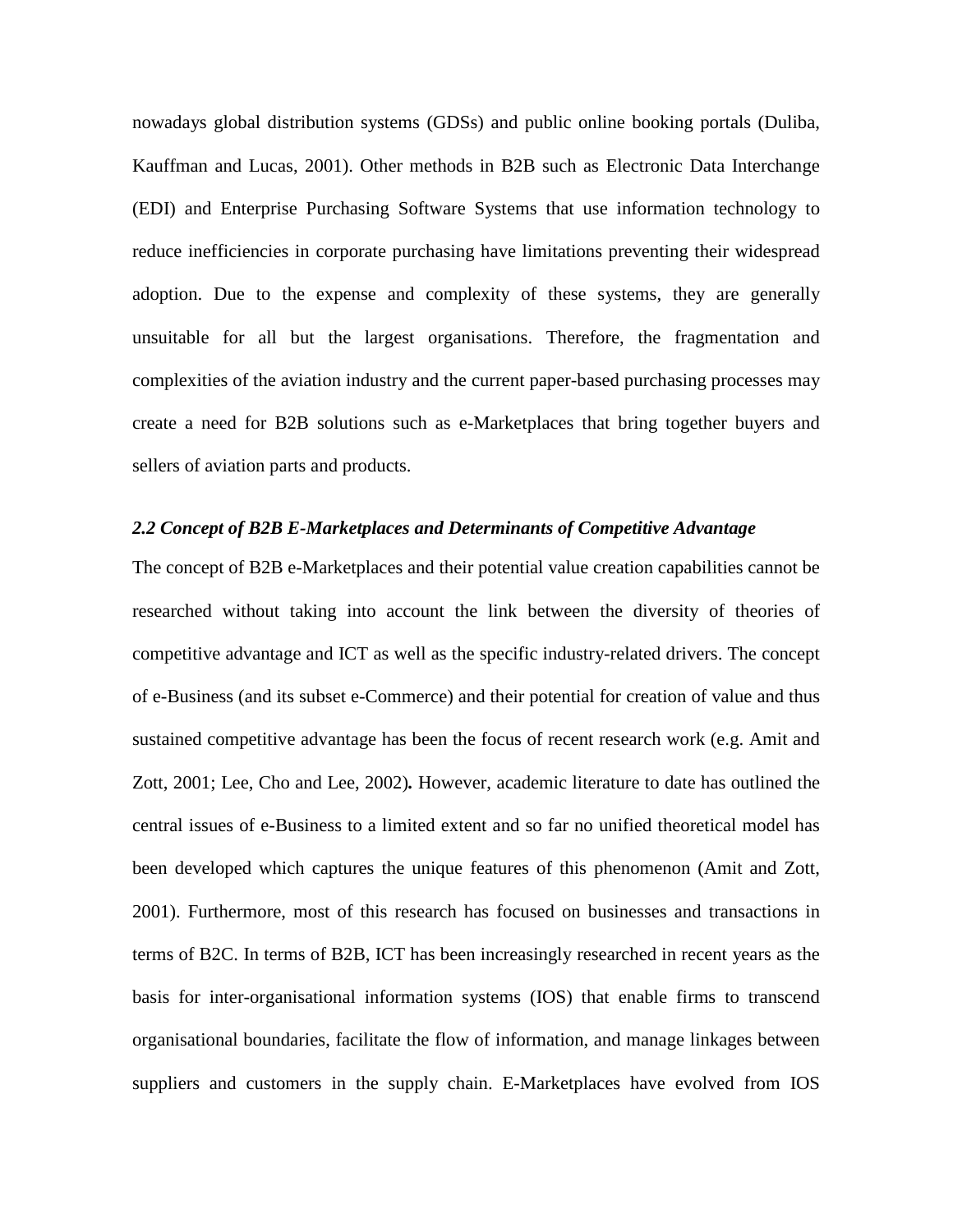(Reimer, 1996). The evolution of virtual B2B e-Marketplaces, created by Internet-based ICT, is an innovation that spans firm and industry boundaries while creating value through new exchange mechanisms, unique transaction methods, and new forms of collaboration between firms (Büchel and Raub, 2002; Van Tulder and Mol, 2002). Yet, the value creation potential of e-Marketplaces in the airline industry and their role in enhancing competitive advantage has not been the focus of academic research to date.

Several theories of competitive advantage provide potentially useful frameworks for the analysis of B2B e-Marketplaces in the aviation industry. The resource-based view has become a popular perspective for explaining sustainable competitive advantage in ICT and e-Business (e.g. Barney, Fuerst and Mata, 1995; Clemons, 1991). Resource-based theory has also been suggested as a meaningful theoretical framework for pursuing competitive advantage through the development of IOS in value chain activities because of the required diffusion of new technology assets (e.g. Kumar and Crook, 1999). However, resource theory as it relates to using ICT to establish a sustainable competitive advantage has been equivocal. In fact, except for ICT managerial skills, Barney, Fuerst and Mata (1995) concluded that ICT can not be a source of sustainable competitive advantage. Because ICT resources are mobile and imitable, firms can only expect to have a temporary competitive advantage, and should view ICT as necessary in maintaining competitive parity (Rasheed and Geiger, 2003).

In determining the value creation of e-Business, Amit and Zott (2001) observed that new value can only be created by the way in which transactions are enabled. In brief, these authors developed a model of the sources of value creation in which the value creation potential depends on four interdependent dimensions: efficiency, complementarities, lock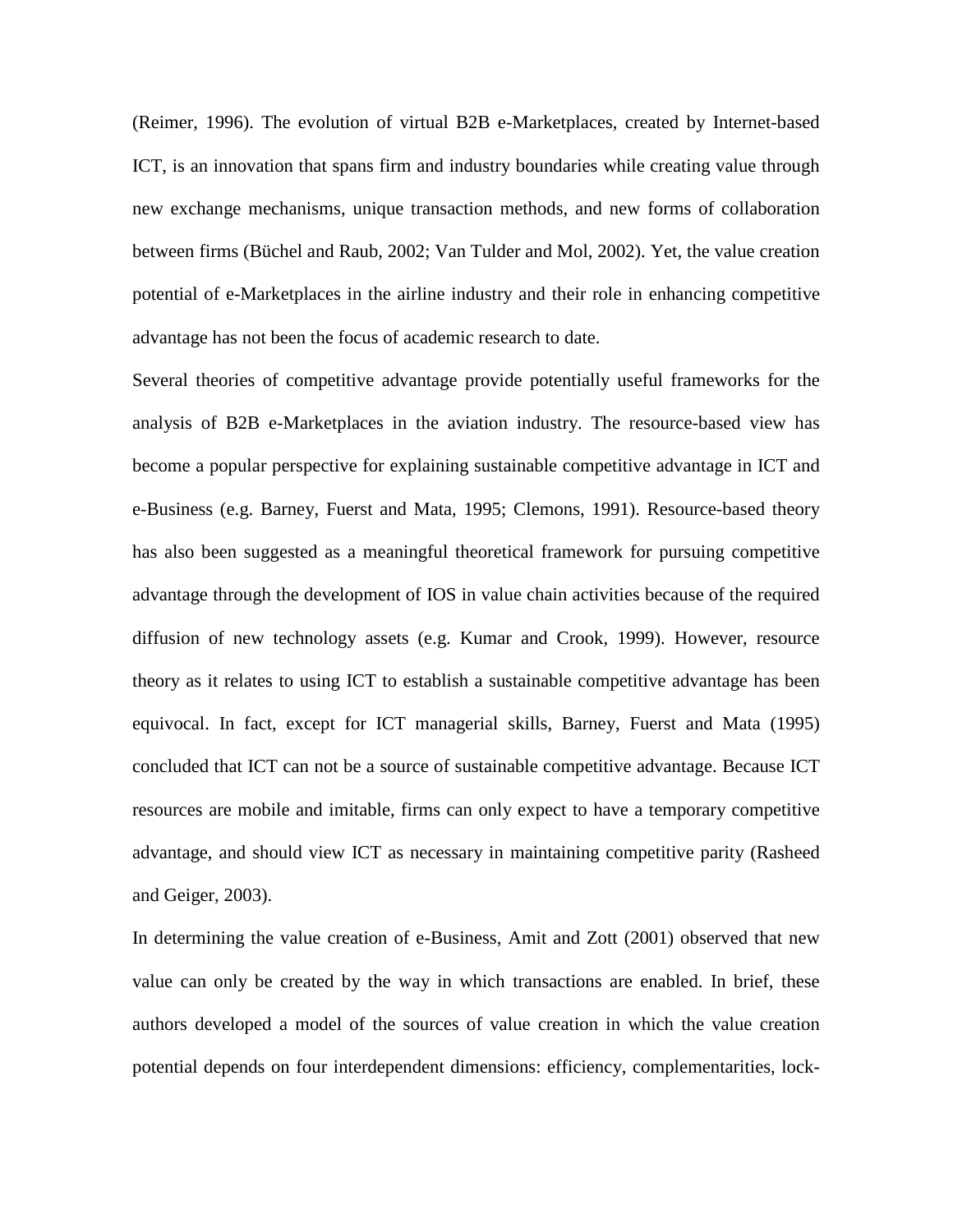in, and novelty. Clemons (1986) identified the 'create-capture-keep' paradigm by focusing on ICT-based customer switching costs as a potential source of competitive advantage. Another theory that describes sources of value creation and thus the achievement of competitive advantage is the transaction cost theory (Christiaanse and Markus, 2003; Williamson, 1983). The strategic network theory expands transaction cost theory to explain the emergence of long-term relationships between firms in terms of the reduced transaction costs enabled by network collaboration (e.g. Jarillo, 1988; Miles and Snow, 1984). A combination of the presented theories is required to situate the value creation potential of e-Marketplaces to e-Procurement in literature.

In particular, B2B e-Marketplaces have the potential to positively impact the performance of supply chains by more efficient and frictionless procurement practices, e.g. lower purchase costs, reduced inventory, enhanced efficiency of logistics, as well as increased sales and lower marketing costs (Baron et al., 2000). Since supply chain management encompasses the co-ordination of order generation, order taking, and order fulfilment and distribution of products, services and information (Kalakota and Whinston, 1997), B2B e-Marketplaces have the potential to act as mediators for aggregating supply and demand. Weller (2000) notes that the types of e-Marketplaces that develop in a given industry will depend on the complexity and frequency of transactions, the extent of industry concentration and the relative power of buyers and suppliers.

Companies involved in e-Marketplaces can be studied from both the seller's and buyer's point of view. This research investigates the latter. From the purchasing company's point of view, B2B electronic commerce can facilitate procurement innovations to result in reduced purchasing price, reduced cycle time, and improved supplier sourcing (Turban et al., 2000).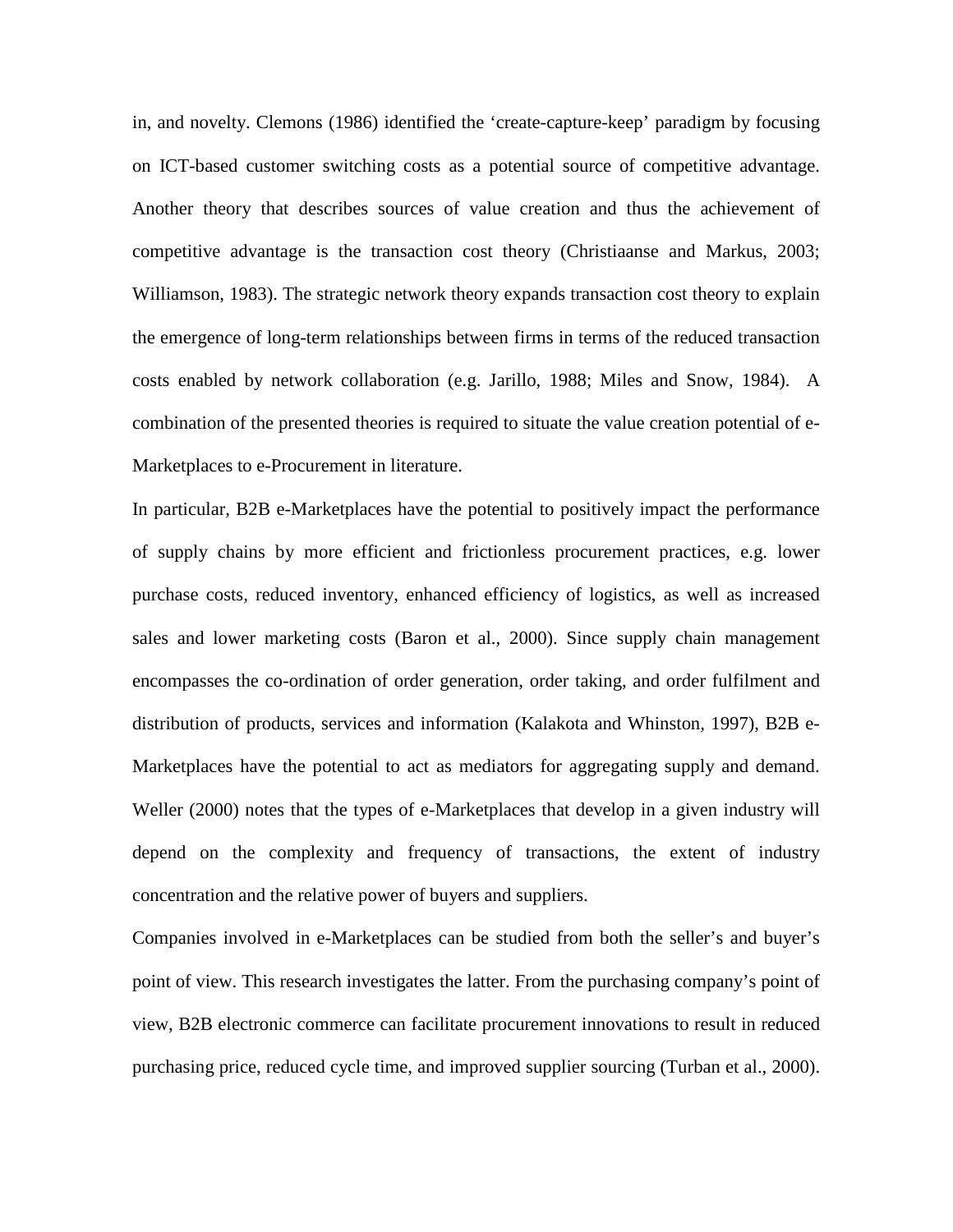However, so far, most research on B2B e-Marketplaces has focused on analysing operational benefits, rather than addressing the factors that may impact airlines to source electronically. Field applications, technical aspects and financial / revenue models of e-Marketplaces have been discussed to a significant extent (Joo and Kim, 2004). However, limited research has been conducted to examine and understand the factors and drivers that are related to e-Marketplace adoption and performance indicators in the airline industry.

#### **3 Research Design**

#### *3.1 Research Objectives*

With B2B, both the online penetration and the value retained by the airlines are expected to be at least twice the level realised by developments in B2C (Airline Business, 2000). However, which types of airlines are taking advantage of this value proposition and have implemented B2B e-Marketplaces? What are the major e-Marketplace adoption enablers and process drivers for airlines? What is the effect on airline performance indicators? A set of hypotheses that are explained in more detail below assess these research questions and were integrated in a survey instrument for airlines.

#### *3.1.1 Development of Hypotheses*

**Environmental Context & Firm Size.** According to Joo and Kim (2004), competitive pressure from the external environment refers to the level of e-Marketplace capability of the firm's industry and, more importantly, capability of its competitors. Kimberly and Evanisko (1981) have found a positive relationship between competition and innovation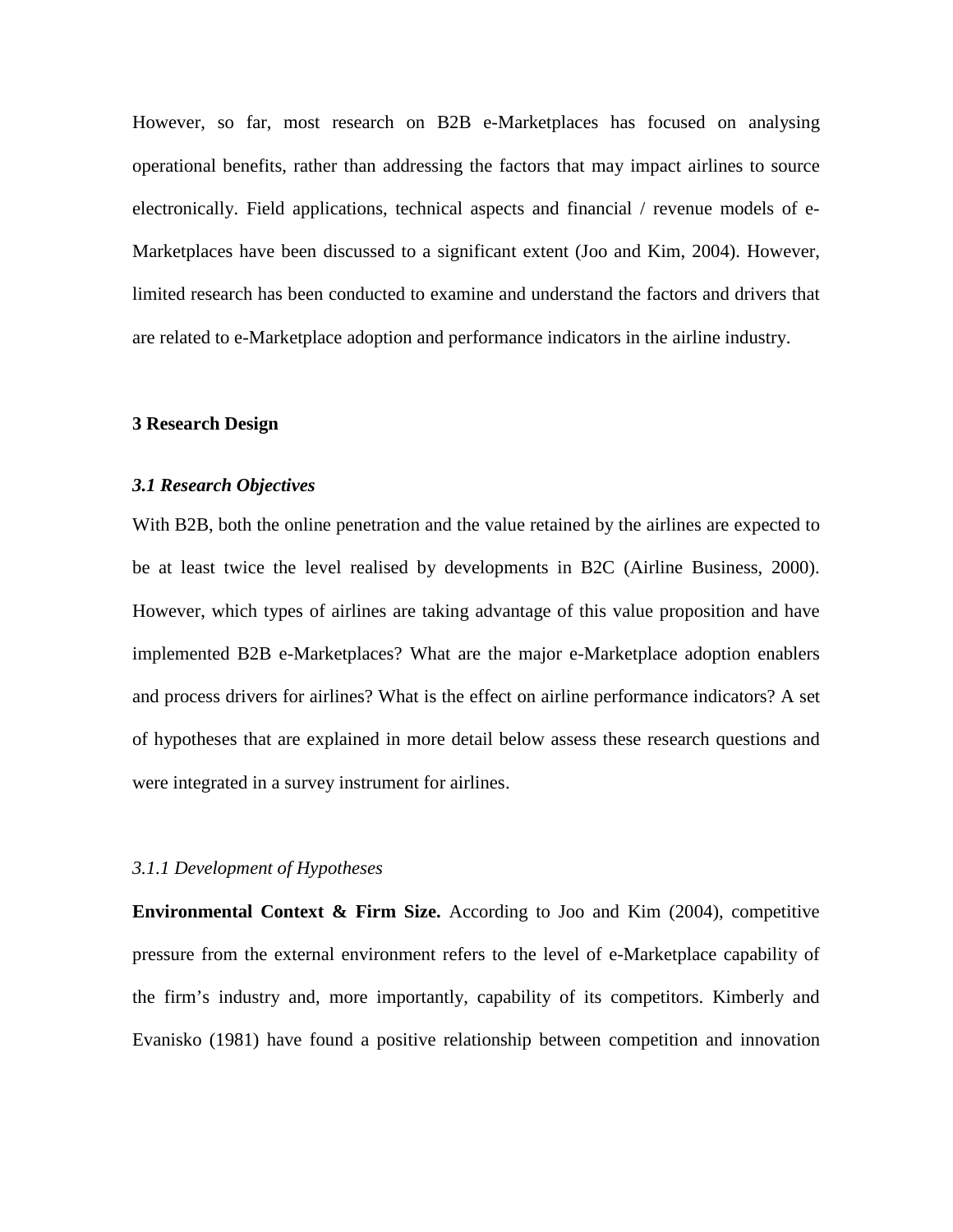adoption. As more competitors become e-Marketplace capable firms, they may be more inclined to adopt an e-Marketplace in order to maintain their own competitive position.

H1a: External competitive pressure is positively related to e-Marketplace adoption of airlines.

This hypothesis is tested by an analysis of variance using a six-item scale with a Cronbach's alpha of 0.78.

Moreover, strategic group types in industries can be identified based on similarities in firm scale, technology, customers served, or products and services in terms of price, features, quality, among other dimensions (Gulati, Nohria, and Zaheer, 2000). Typically, strategic group boundaries are difficult for firms to traverse due to mobility barriers and have been used to explain differential firm behaviour and performance within industries (e.g. Cool and Schendel, 1988)*.* After several waves of deregulation, it is possible to observe generic airline strategies and groupings, i.e. full service airlines, charter airlines, regional airlines and low cost airlines. As such, it is important to explore which types of airlines and which sizes of airlines have adopted e-Marketplaces, thereby strongly contributing to a theory generation process of scope and scale of aviation e-Marketplace use.

H1b: The use of e-Marketplaces is highly dependent on an airline's strategic classification.

This hypothesis is tested by a chi-square test using a four-item multiple choice question.

H1c: The use of B2B e-Marketplaces is related to firm and fleet size.

This hypothesis is tested by an analysis of variance using three numeric variables.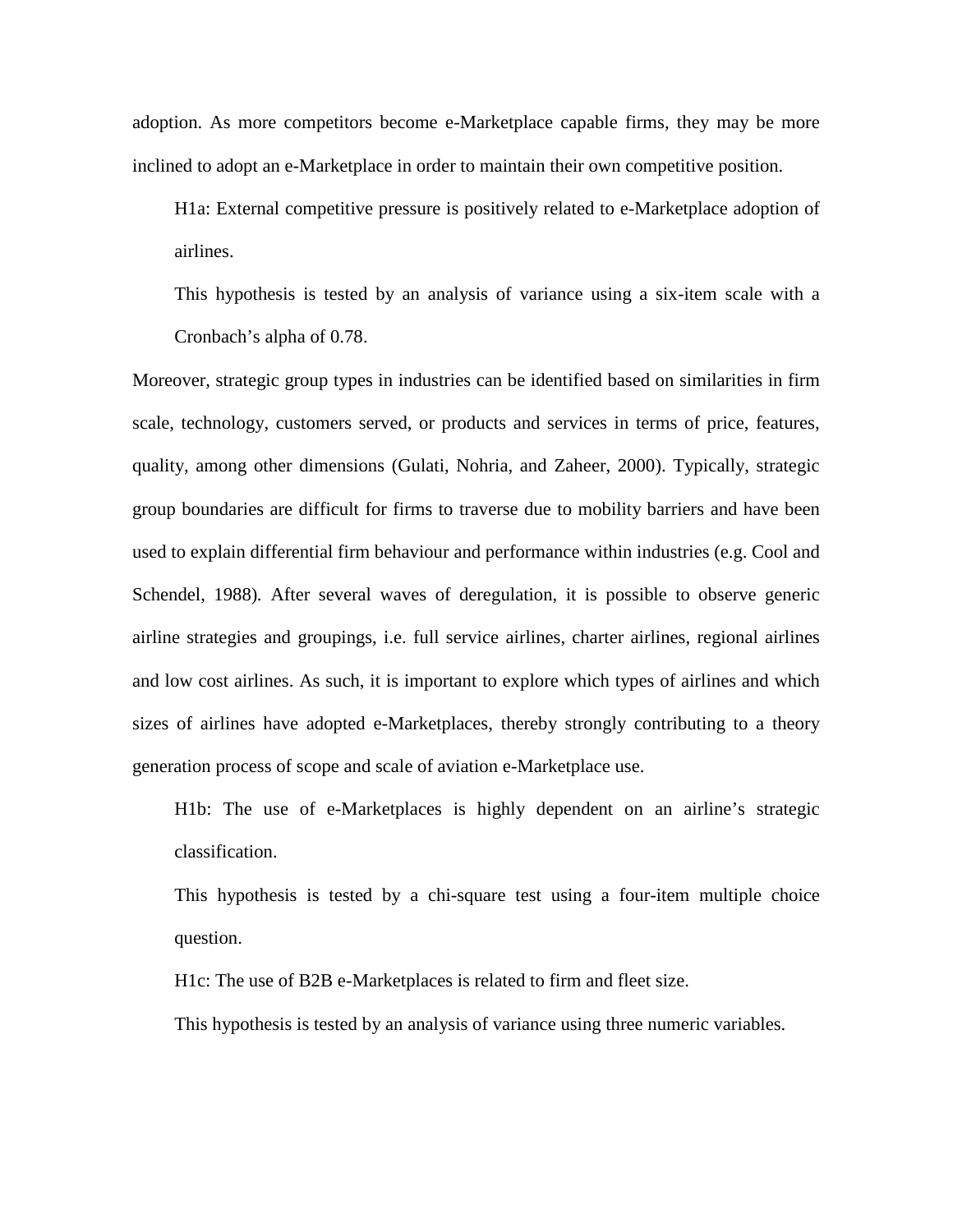**Technological Context.** The most basic considerations in new technology adoption are costs to transition to new technology and advantages (or benefits) materialisation from the new technology introduction; the greater the advantage is perceived compared to the current method, the greater the probability that an organisation will adopt the new technology. This perception, in the context of e-Marketplace adoption, can be operationalised as a relative advantage factor (Joo and Kim, 2004). Relative advantage is not the same as awareness. While awareness is mainly concerned with the reception of information about e-Marketplaces, relative advantage captures the extent of agreement with the claimed benefits relative to the adopter's local conditions. While awareness is a precondition of forming a belief, it is the latter that drives an adoption decision. Therefore, it is worth exploring whether or not the overall ICT sophistication of an airline and the number of Internet services used (e.g. online request for quotations, search for new suppliers) impact its e-Marketplace adoption decision.

H2a: E-Marketplace implementation is positively related to an airline's overall ICT sophistication.

This hypothesis is tested by an analysis of variance using a four-item scale with a Cronbach's alpha of 0.92.

H2b: The adoption of e-Marketplaces among airlines is positively related to the overall number of Internet services used.

This hypothesis is tested by an analysis of variance using a three-item scale. Cronbach's alpha is not applicable for this formative scale.

**Joint Procurement and Buying Power.** A consolidated customer base for a specific product can increase collective buying power. The airline industry was one of the first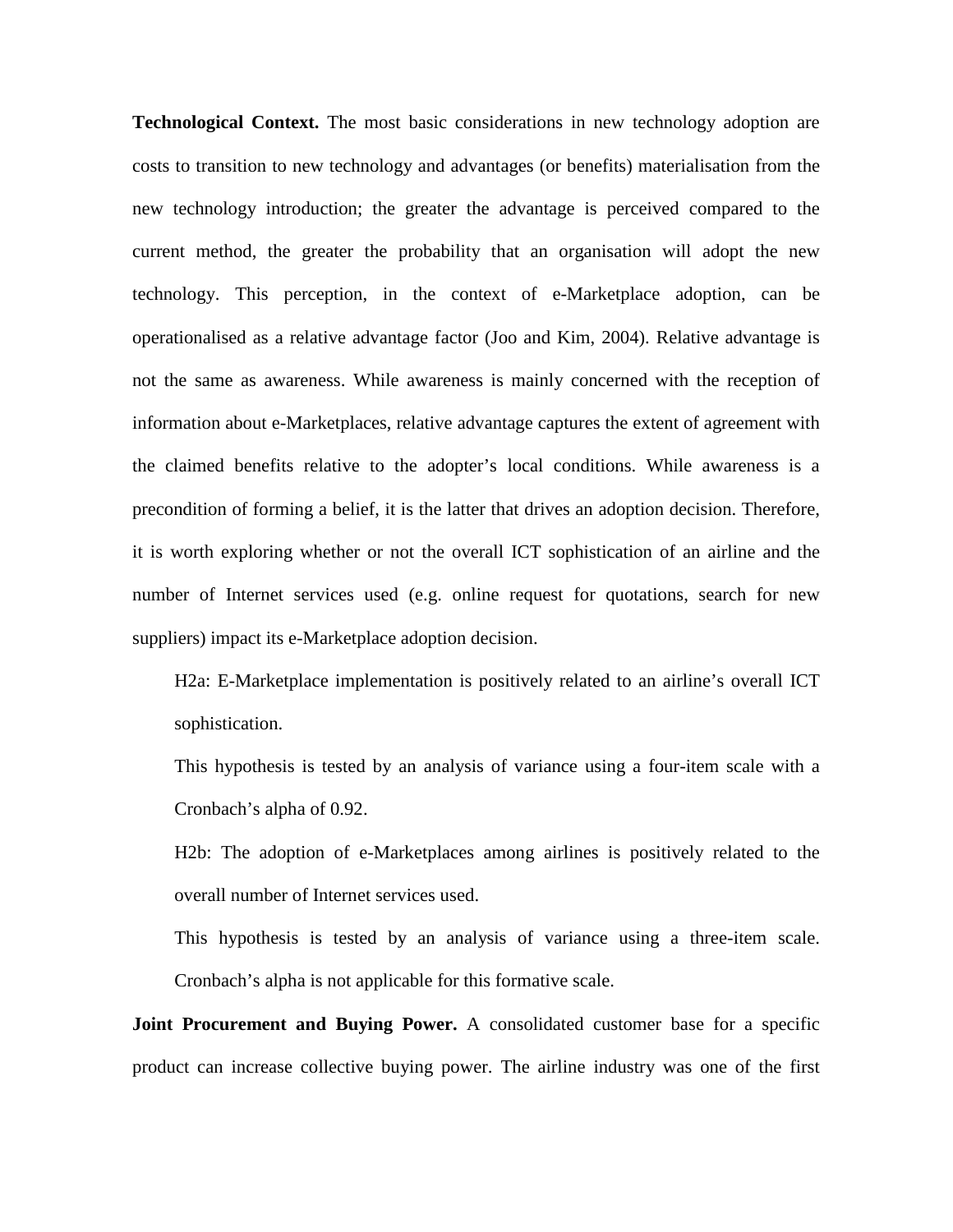industries to adopt the concept of strategic alliances. Oum, Park and Zhang (2000) define 11 areas of joint or co-ordinated activities, including joint-maintenance and joint procurement of fuel or other supplies. Jarach (2002) argues that sophisticated e-Procurement applications can generate competitive improvements for firms because of the sharing of information and the planning of joint activities. E-Marketplaces can be viewed as a tool to facilitate collaborative supply networks (Christiaanse and Kumar, 2000).

H3a: Airlines involved in alliances or other sorts of partnerships use B2B e-Marketplaces more than airlines that are not involved in alliances or other sorts of partnerships.

This hypothesis is tested by an analysis of variance using a five-item scale. Cronbach's alpha is not applicable for this formative scale.

H3b: The extent of resource and information sharing is positively related to e-Marketplace adoption among airlines.

This hypothesis is tested by an analysis of variance using an eight-item scale with a Cronbach's alpha of 0.85.

H3c: Airlines involved in e-Marketplaces have a higher integration level of joint procurement than airlines that are not.

This hypothesis is tested by an analysis of variance using a nine-item scale. Cronbach's alpha is not applicable for this formative scale.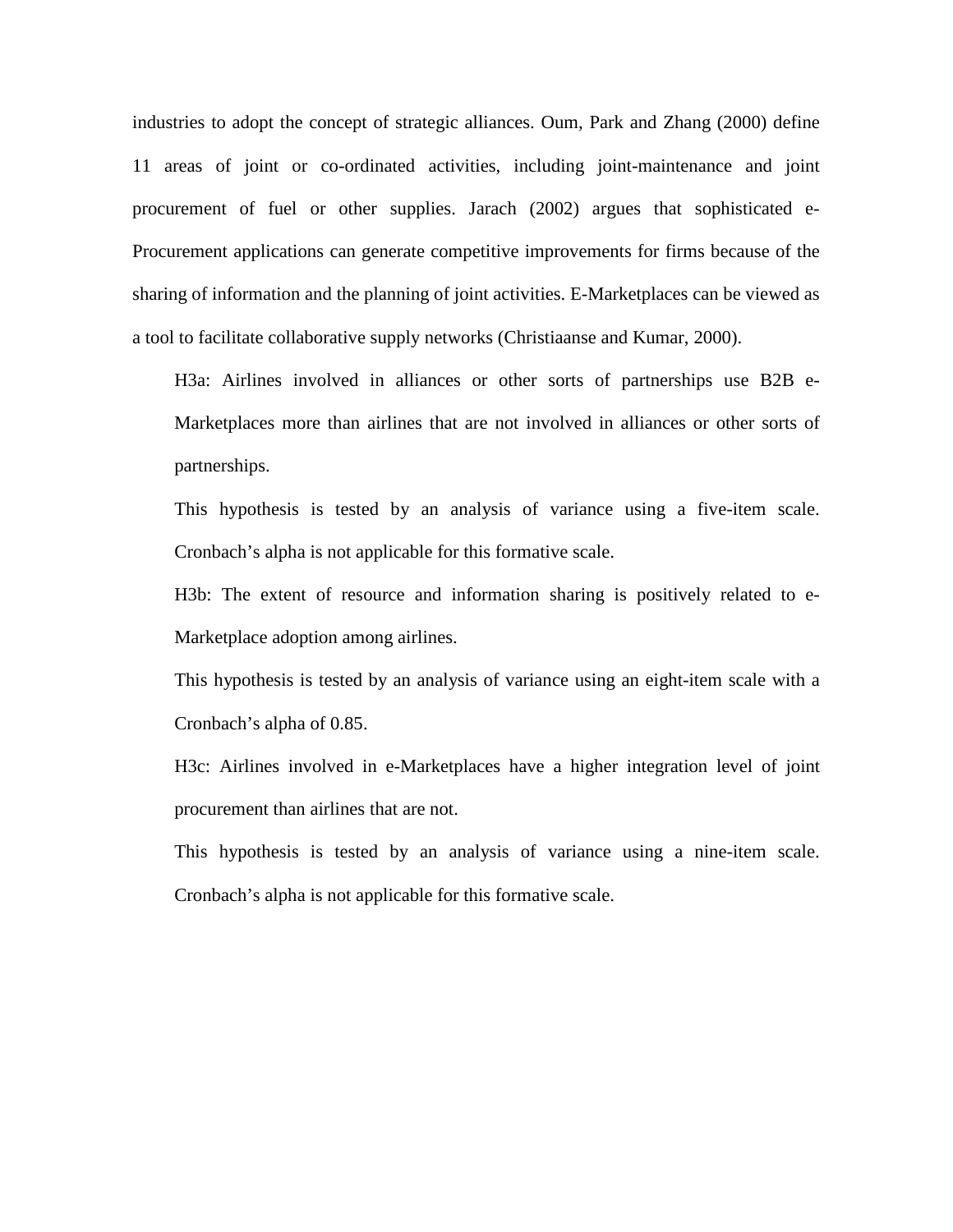**Outsourcing.** At the strategic level, more and more companies aim to focus on their core competencies in order to lower costs and achieve competitive advantage. In the airline industry, productivity is considerably influenced by the extent to which a carrier outsources its activities and by the nature of the product it offers to its customers.

H4a: The extent of outsourcing is dependent on an airline's strategic orientation.

This hypothesis is tested by an analysis of variance using an eight-item scale. Cronbach's alpha is not applicable for this formative scale.

H4b: The extent of outsourcing is positively related to the adoption of e-Marketplaces among airlines.

This hypothesis is tested by an analysis of variance using an eight-item scale. Cronbach's alpha is not applicable for this formative scale.

**Organisational Procurement Context.** Two key areas of procurement strategy are risk reduction and cost reduction. In a centralised approach, decisions are taken at the most senior or central level of a purchasing organisation, while in a decentralised approach, decisions are taken at a lower and more distributed level. Purchasing organisations can also be decentralised, but centrally co-ordinated. In such a case decisions are taken both at senior and lower levels, either separately or in an integrated manner. A further goal is to select and manage a supply base capable of providing performance advantages in product cost, quality, technology, delivery, or new product development. Therefore, it is worth investigating:

H5a: E-Marketplace implementation is dependent on an airline's procurement organisation strategy.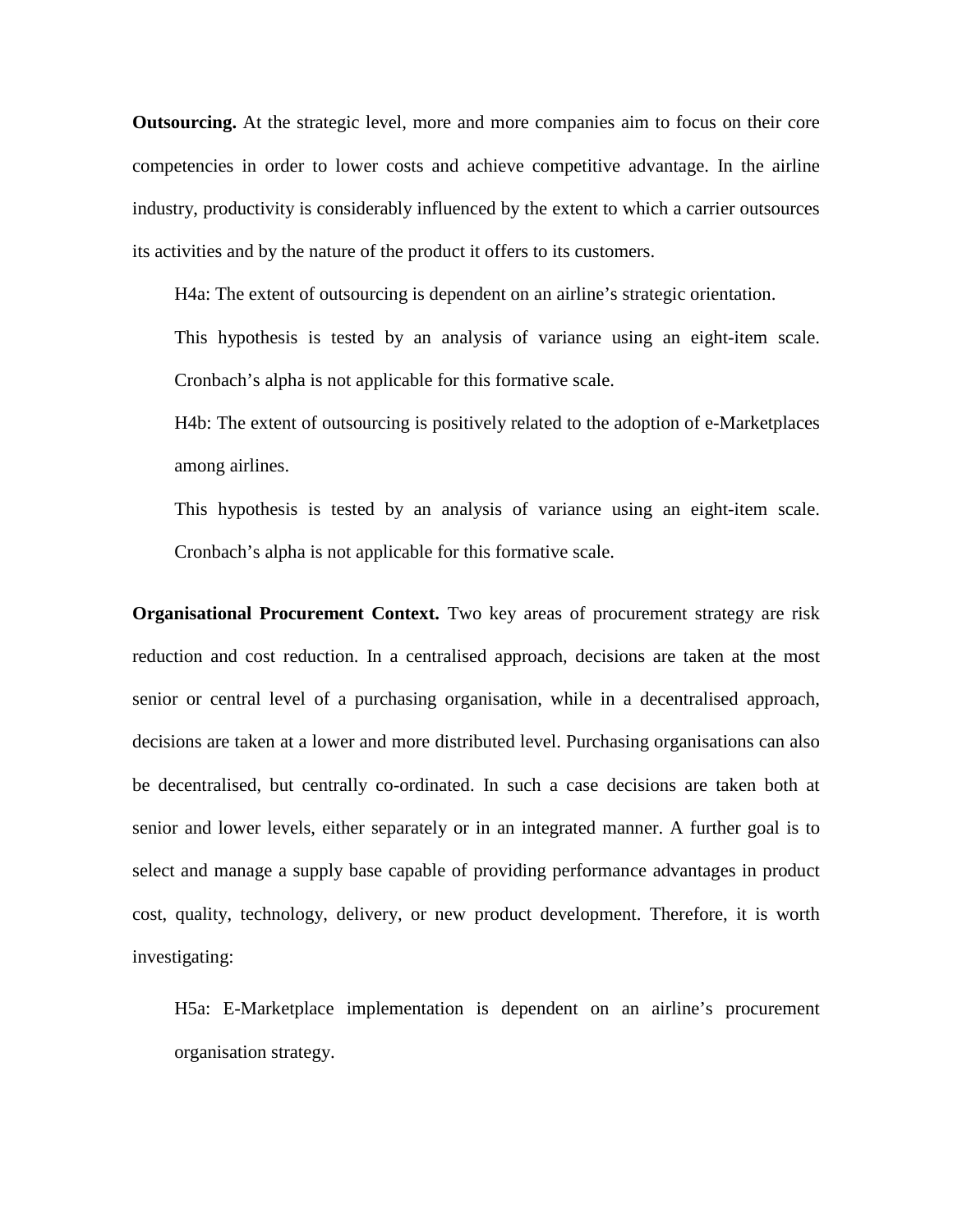This hypothesis is tested by an analysis of variance using a three-item multiple choice question.

H5b: The adoption of e-Marketplaces is positively related to a decrease in the number of suppliers.

This hypothesis is tested by an analysis of variance using a two-item scale. Cronbach's alpha not applicable for this formative scale.

**Performance Indicators.** The worldwide market for aviation parts and products is highly fragmented and includes a variety of organisations and suppliers, including airlines, OEMs, distributors, fixed base operators or traders and brokers. Buyers may spend a significant amount of time using conventional media to identify and complete procurement processes. Given the sporadic nature of demand for aircraft maintenance parts, airline operators also perceive difficulties in parts demand forecasting (e.g. Clarke, 1998). Airlines often face very high costs in locating spare parts and components, especially for older aircraft types and aircraft on ground (AOG) situations. Further, aircraft availability has to be maximised at peaks and maintenance fitted into times when the planes are not required for commercial activities. In many cases, airlines do hold more inventory than required to avoid for instance AOG situations or because parts become obsolete with changes in the fleet type. Also many parts have a limited shelf life. It can therefore be hypothesised that B2B e-Marketplace adoption offers the prospect of a wide range of benefits. In particular, the emergence of B2B e-Marketplaces has the potential to add value to procurement by disintermediation, reduction of search costs and time efficiency enhancements, increased transparency of the supplier base, or reductions in inventory or product purchasing prices.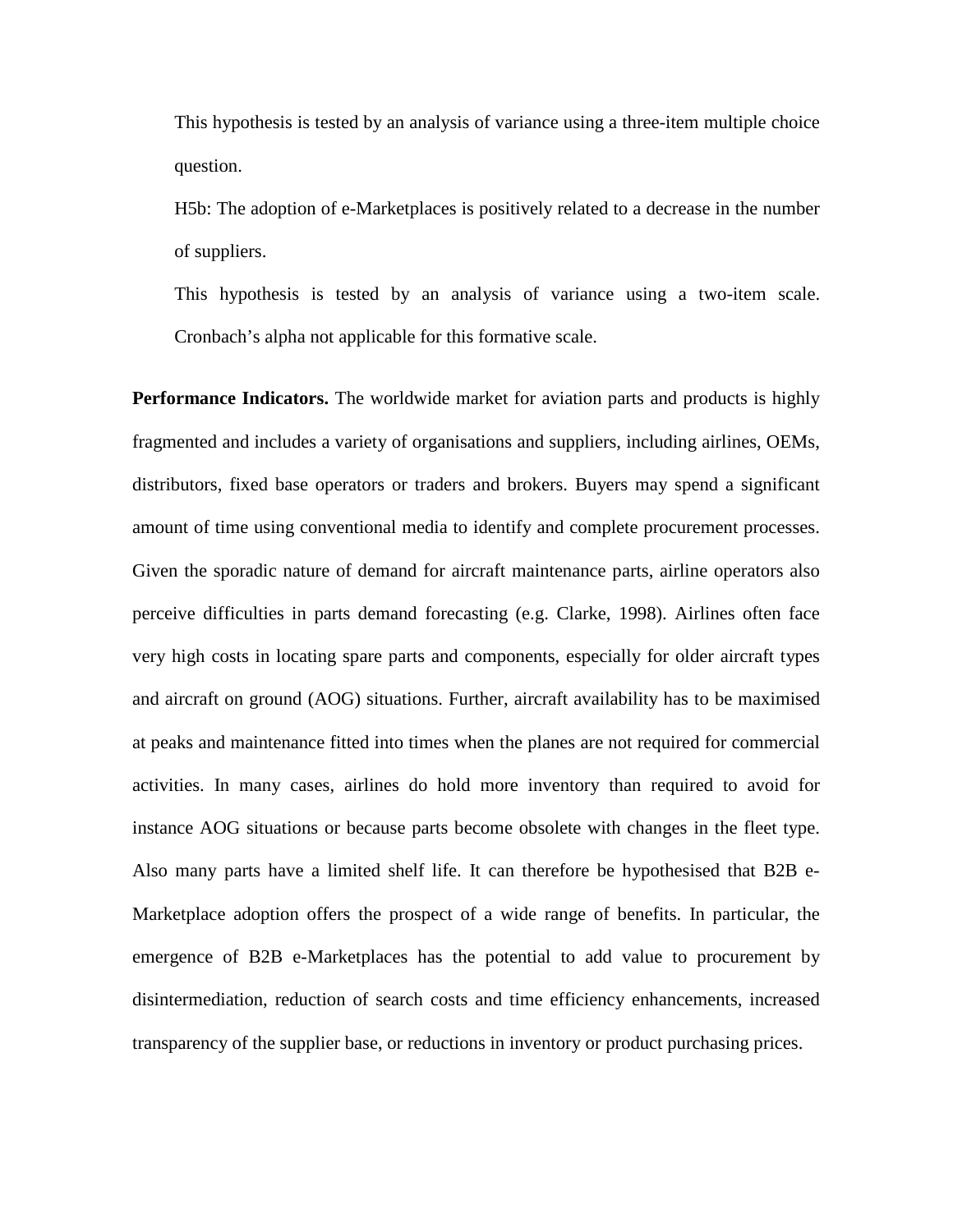H6a: B2B e-Marketplace adoption is positively related to the overall performance and satisfaction with the procurement practices of an airline.

This hypothesis is tested by an analysis of variance using a seven-item scale with a Cronbach's alpha of 0.87.

H6b: The use of e-Marketplaces has a positive effect in terms of reducing of purchase order costs of an airline.

This hypothesis is tested by an analysis of variance using one numeric variable.

Little is known about successful approaches in B2B e-commerce on the net (Timmers, 1999). Bagchi and Watson (2002) indicate that characteristics of e-Marketplaces that affect the generation of revenue are the number of members, transaction volume, number of product types, scope for expansion into related industries, scope for vertical integration, and the number of Web site page views. The revenue models of e-Marketplaces represent the investment costs for airlines. These cost channels can include license fees, professional service fees, transaction fees, advertising fees, payment for supply chain savings, and subscription or membership fees. Some costs are based on some combination of these channels. E-Marketplace implementation can produce value in different ways, some tangible and others intangible. To realise value from e-Marketplace procurement, the intangibles and soft factors such as enhanced decision making capabilities and improved buyer-seller contacts must be considered as well (National Electronic Commerce Coordinating Council, 2002). Therefore, whether or not the use of e-Marketplace has any positive effect on the overall airline performance (e.g. increase in passenger numbers, turnover) should be investigated.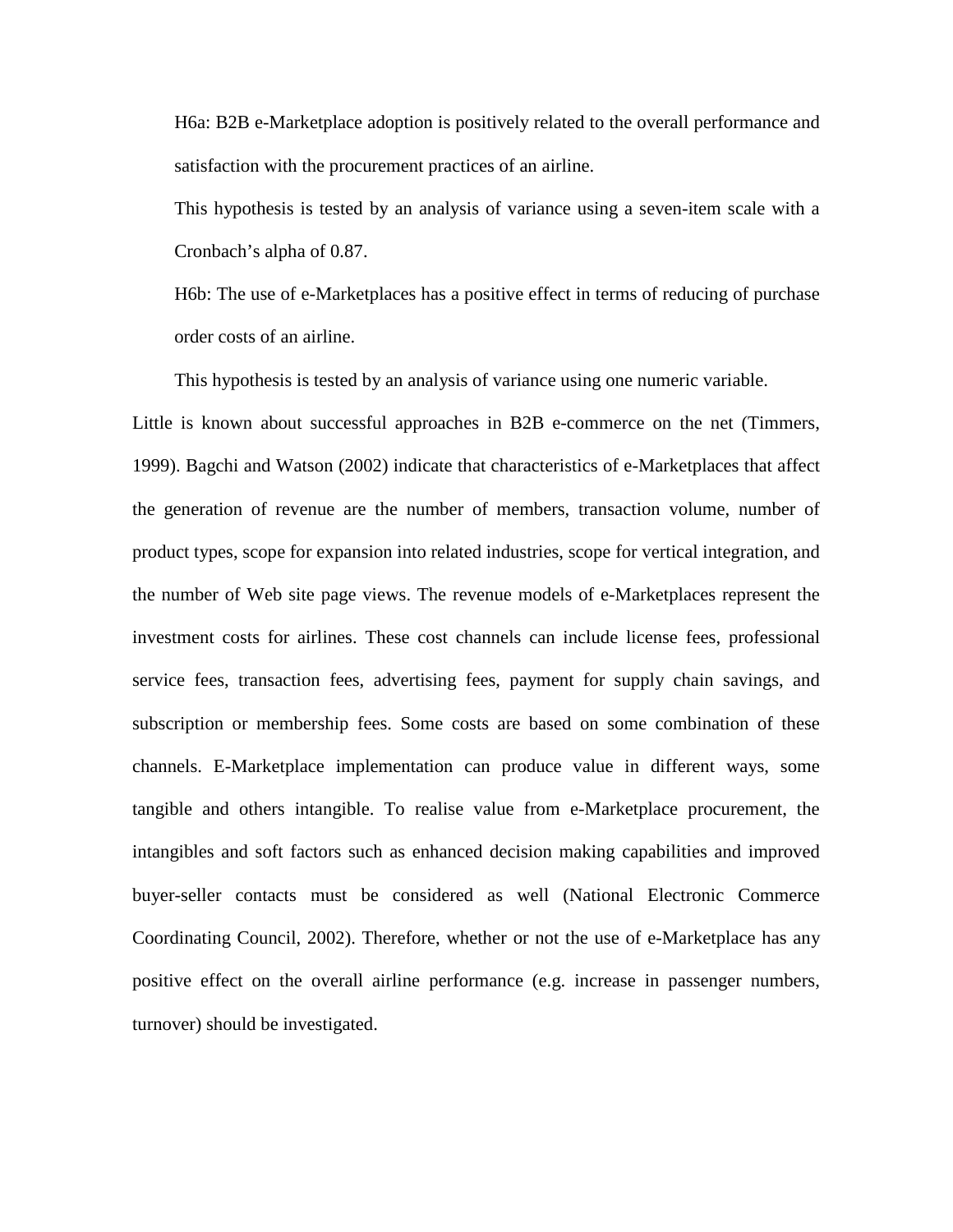H7a: A reduction in purchasing process costs and in procurement product prices can exceed the investment costs for the use of e-Marketplaces.

This hypothesis is tested by a chi-square test using a one item-scale.

H7b: The use of B2B e-Marketplaces is positively related to an airline's overall business performance.

This hypothesis is tested by an analysis of variance using a four-item scale with a Cronbach's alpha of 0.87.

#### *3.2 Data Collection*

The data collection was carried out in the form of an in-depth questionnaire survey addressing senior procurement personnel at airlines around the globe. Survey pilot testing was done by administering the questionnaire to industry practitioners and academics with experience in this field of research. Feedback from the pilot testing was used in refining the questionnaire. Questionnaires have been sent in successive follow-ups to a sample of 300 senior purchasing staff of international passenger airlines of different types and sizes. Stratified random sampling was employed, based on the airline size of the entire passenger airline population which constitutes, according to Flight International (2004), approximately 1200 airlines. The world air transport market is very concentrated and half of the world's fleet is operated by just the 17 large airlines (Airlines Gate, 2001). Almost 70% of world airline revenue is generated by just 100 airlines (Sahi, 2004). According to Flight International (2003), the world airline industry consists of 65% of airlines with 10 aircraft or less, 17% with a fleet of 11-20 aircraft, 13% with a fleet of 21-50 aircraft, and just 5% with a fleet over 51 aircraft. Strata were developed to ensure that all participating airlines are adequately represented in the target sample. Therefore, the target sample was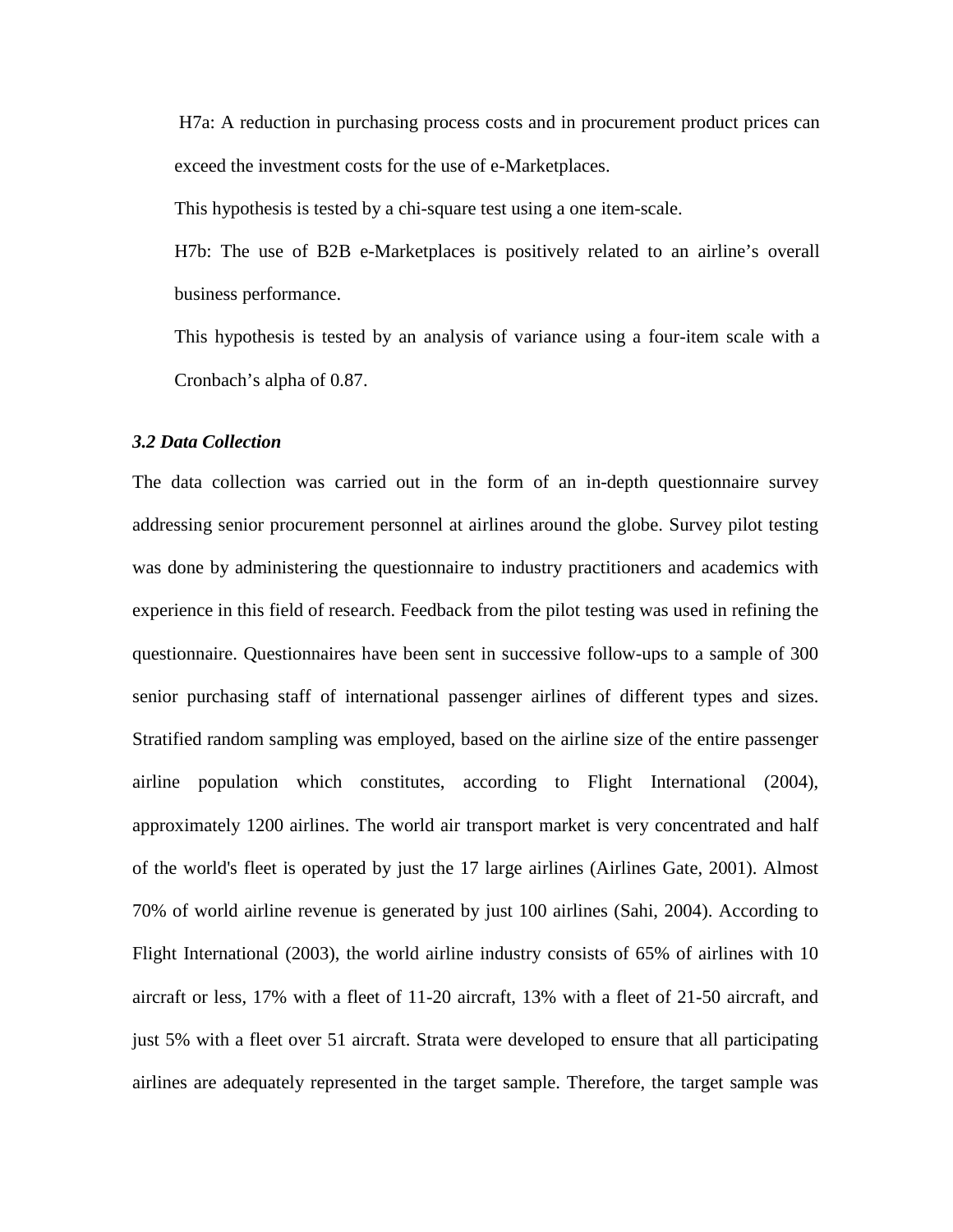divided into four sectors based on airline fleet size (from 1-10; 10-20; 20-50; 50 and more). Out of each size group, 75 airlines were selected randomly. 88 responses were received representing a response rate of 29.3%. The following distribution occurred in the sample: less than 10 aircraft (18%), from 10 to 20 aircraft (23%), from 21 to 50 aircraft (29%), 51 or more aircraft (30%).

Full service and regional airlines are projected to have a 60% total airline market share in comparison to 15% for charter airlines and 25% for low cost airlines within the next five years (Schneiderbauer and Fainsilber, 2002). In the sample the following strategy distribution occurred: regional airlines (12%), full service airlines (44%), charter airlines (22%) and low cost airlines (22%). The sample can, therefore, be considered as broadly representative of the population. The early and late respondents have also been tested for statistically significant differences and non-response bias with regard to airline size and classification as well as use of e-Procurement systems and e-Marketplace portals. Results of the t-tests show that there are no significant differences between early and late respondents.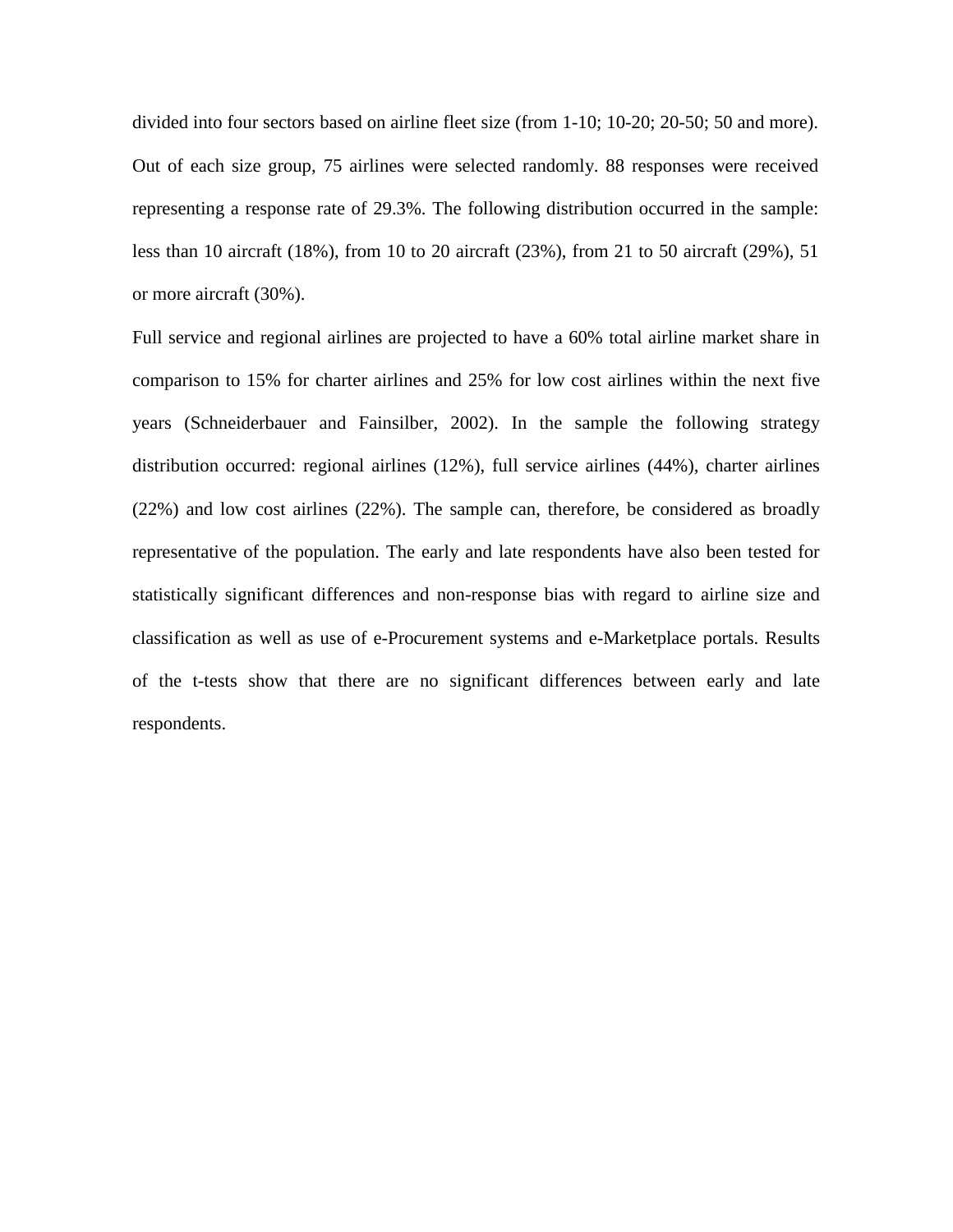#### **4 Discussion of Key Findings**

The contingency model in Figure 2 illustrates the results from the airline survey.

'Insert Figure 2 here'.

**Environmental Context & Firm Size.** The survey data verify that regional, scheduled and charter airline groups experience highly competitive pressures to reduce their cost levels. Interestingly, low cost airlines tend to report lower competitive pressures from the business context ( $p = 0.1\%$ ,  $F = 15.71$ ). Low cost airlines report a slight increase in passenger numbers and overall profits, while regional scheduled and charter airlines are tending to experience an overall decline in performance. These results might be attributable to the continued rise in the number of new-entrant low cost airlines, the after-effects of overcapacities in the 1990s as well as additional costs incurred due to increased terrorist threats. It has further been investigated whether or not increased competitive pressures are related to an increased e-Marketplace adoption. However, results reveal that there is not a significant relationship (Hypothesis H1a:  $p=85.1\%$ , F=0.02). The decision to implement an e-Marketplace might not be completely attributable to the current environmental situation, but rather be seen as a long-term investment and a means of facilitating procurement as well as reducing procurement related costs. Besides economic and financial benefits, Lenz, Zimmermann and Heitmann (2002) confirm that soft aspects like partnership and the use of extended services come more and more into attention when making the decision to use an e-Marketplace.

Use of a B2B e-Marketplace can be determined by either financial participation in terms of ownership and/or by the use of this means in the procurement of different commodities. The survey results indicate that 25% of survey respondents are involved financially in an e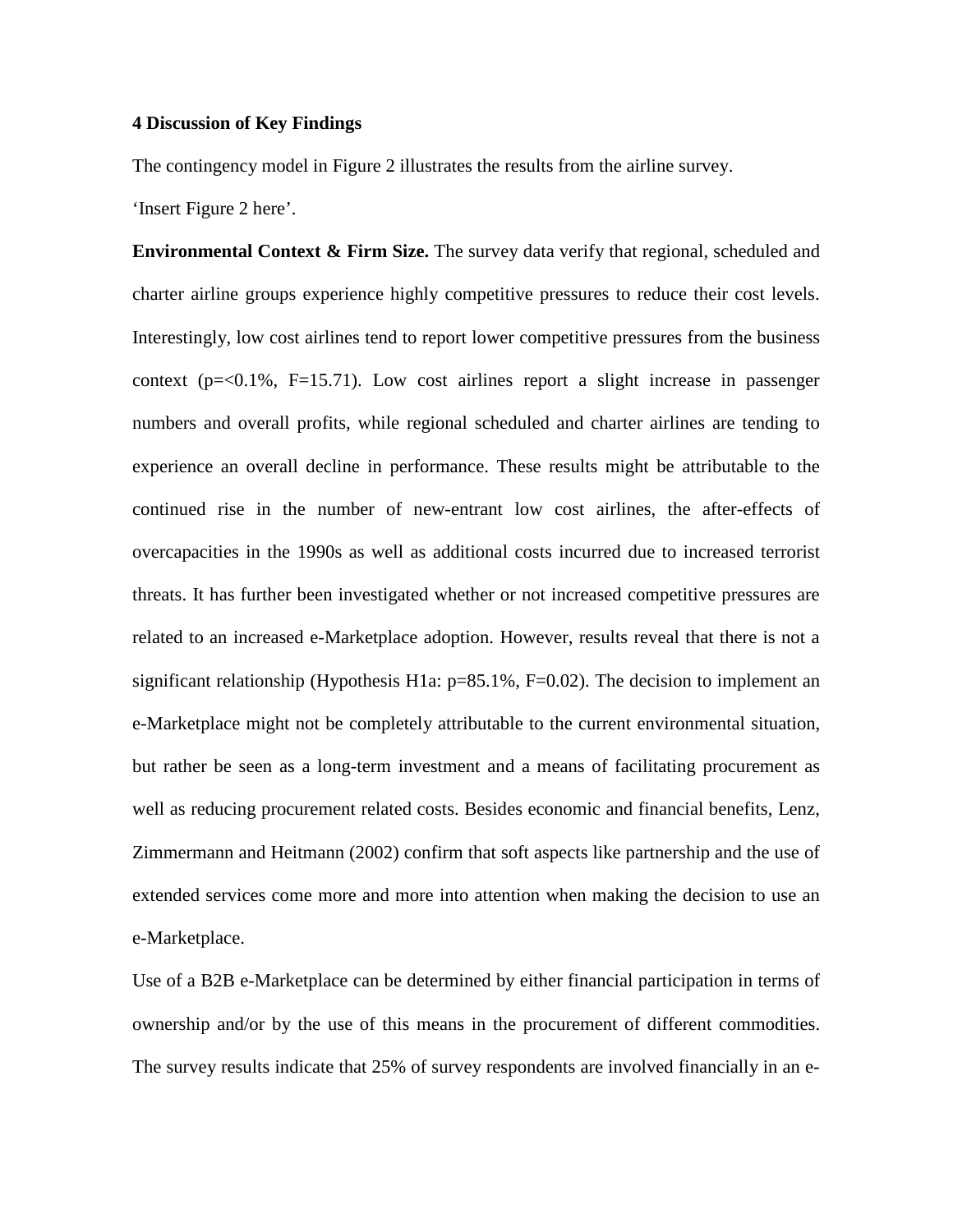Marketplace, with scheduled airlines showing the highest penetration at 68%, followed by low cost airlines with 23%. Overall, 65% of airlines report using e-Marketplaces for procurement operations. Again, in the group of full service airlines, e-Marketplace adoption is the highest with 82%, followed by low cost airlines with 79%, regional airlines with 50% and finally charter airlines with  $27\%$  (Hypothesis H1b: highly significant with  $p=<0.1\%$ ; chi2=19.73). Low cost airlines show a low financial involvement in terms of ownership, but high adoption rates. This might be due to the fact the low cost airlines avoid all unnecessary risks, try to be as flexible as possible and tend to outsource everything except their core business activities. Charter airlines show the least interest in using an e-Marketplace. This might be due to the fact that a large proportion of them are vertically integrated in tourism companies that dictate decisions in strategic procurement and might not see their charter affiliates as their core business as seats are mostly filled with their own package holiday passengers. Thus, the need to reduce costs and facilitate processes might not be that apparent.

The use of e-Marketplaces clearly increases with the total number of an airline's employees (Hypothesis H1c:  $p = 0.2\%$ ; F=10.3), the number of employees in purchasing (Hypothesis H1c: p=<0.1%; F=14.4) and the fleet size (Hypothesis H1c: p=<0.9%; F=7.2). According to Lehmann (1985), the size of a firm can influence its level of innovation. Palvia and Chervany (1995) argue that larger firms are more willing and capable of taking the risk of adopting new technologies. Hadaya (2004) confirms that a firm's size is positively related to its level of use of B2B e-Marketplaces.

*Technological Context.* A significant relationship between e-Marketplace implementation and an airline's overall ICT sophistication was found (Hypothesis H2a: p=3.5%; F=4.51).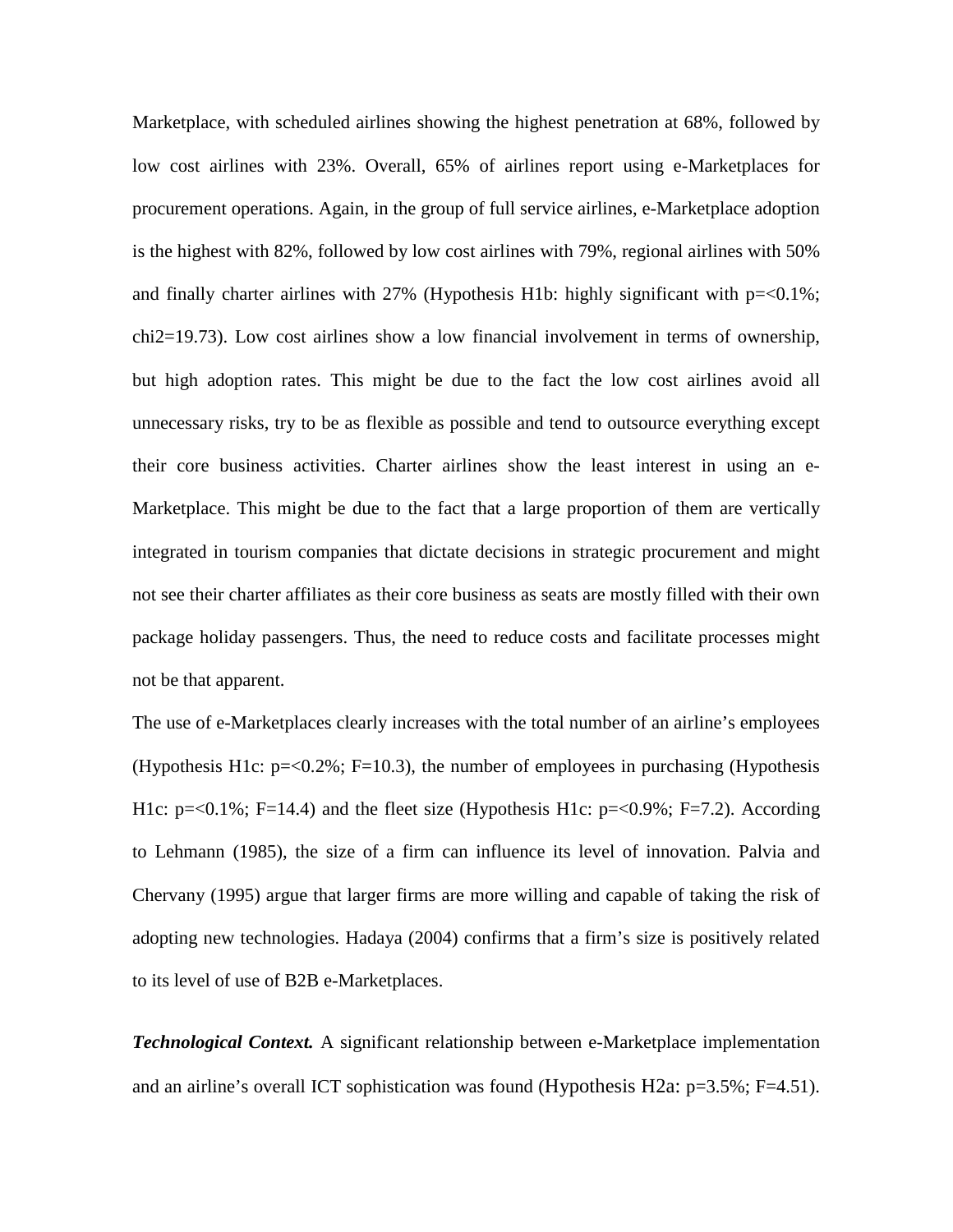There was also a very significant dependence between the adoption of e-Marketplaces and the number of Internet services used (Hypothesis H2b:  $p=0.26\%$ ; F=9.75). Hence, the survey confirmed technology competence as an e-Marketplace adoption driver for airlines. The findings coincide with the view of Barratt and Rosdahl (2001), who regard the use of customised services as a key area of technology competence.

**Joint Procurement and Buying Power.** The survey results also suggest that airlines involved in strategic alliances or other partnerships tend to exhibit greater levels of use of B2B e-Marketplaces (Hypothesis H3a: p=3.7%; F=4.37). Jarach (2002) argues that sophisticated e-Procurement applications can generate competitive improvements for firms because of the sharing of information and the planning of joint activities. Strategic alliances have become increasingly important elements in a firm's portfolio of strategies and are viewed as a source of competitive advantage in the airline industry (Suen, 2002). However, surprisingly, the extent of resource and information sharing is not related to e-Marketplace adoption (Hypothesis H3b:  $p=80.2\%$ ; F=0.05). Apparently, the involvement in strategic alliances and e-Marketplaces alone does not necessarily lead to a higher level of resource and information sharing.

Moreover, airlines involved in e-Marketplaces do not take advantage of joint procurement tools to a greater extent than non-adopters of e-Marketplaces (Hypothesis H3c: p=75.3%; F=0.10). Academic research focused on economies of scale among airlines and a major conclusion was that above a certain, very low level, economies of scale do not exist to a significant extent (e.g. Caves, Christensen, Tretheway, 1984; Crane, 1944; White, 1979; Xu and Windle, 1994). For low cost items and those with a high rate of consumption, such as aircraft fuel and in-flight catering supplies, the level of product price reductions available to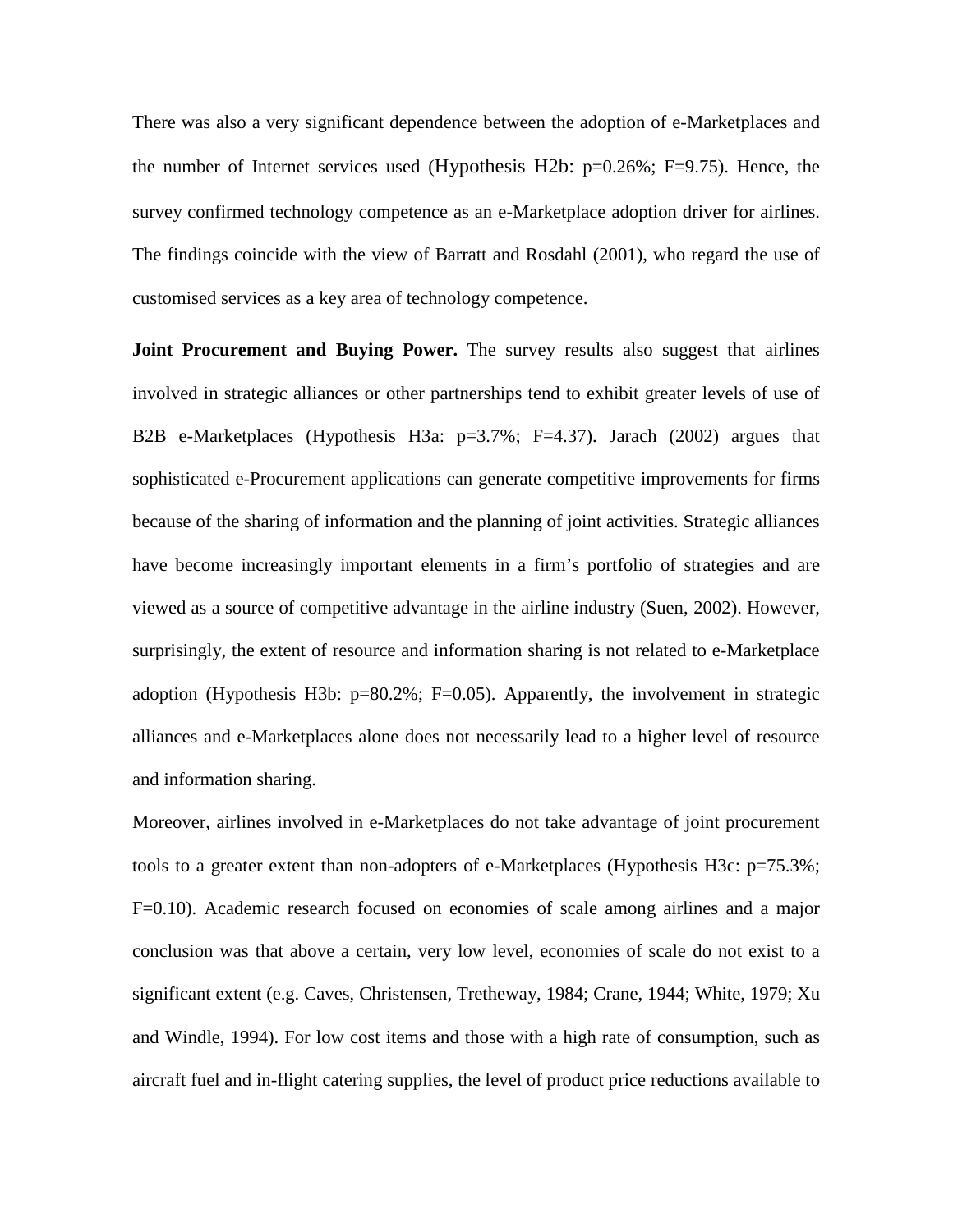a group of airlines would be similar to that available to individual airlines. This is because the demand from individual airlines would be significant for capacity in the supply chain, allowing little room for further discounts for larger customers. However, substantial discounts may be available for large orders of high cost items such as aircraft and maintenance spares and components. The holding of aircraft spares can significantly increase an airline's cost level, not only through the initial purchasing process but also through administration charges and storage costs. When optimising the process of procuring a part, as well as administration and storage, savings could be made through the more efficient use of resources. While an e-Marketplace can be seen as an intermediary for realising those joint-purchasing benefits by enabling aggregate buying (Christiaanse and Kumar, 2000), the awareness and adoption for electronic joint purchasing is still rather low among airlines and not well integrated.

**Outsourcing.** Outsourcing is predominantly employed in maintenance related areas. The level of outsourcing is highly dependent on an airline's strategic orientation (Hypothesis H4a:  $p = 0.1\%$ ; F=6.11). Low cost airlines show a much higher extent of outsourcing (X<sub>LC</sub>= 3.17) than their full service ( $X_{FS}$ = 2.31), charter ( $X_{C}$ = 2.18) and regional airlines ( $X_{R}$ = 2.54) counterparts<sup>[1](#page-22-0)</sup>. In most of the cases, in order to minimise their own labour costs and focus on the core business, low cost airlines have outsourced the maintenance of their aircraft and with it, the procurement of respective materials. A.T. Kearney (2004) has published a report on current maintenance, repair and overhaul (MRO) activities, which states that since airlines are trying to lower costs and gain operational cash which is bound in a huge amount of spare parts, many have abandoned their in-house MRO capabilities and facilities. Since

<span id="page-22-0"></span><sup>&</sup>lt;sup>1</sup> All means in this paper are based on a scale from  $1 =$  not at all to  $5 =$  totally.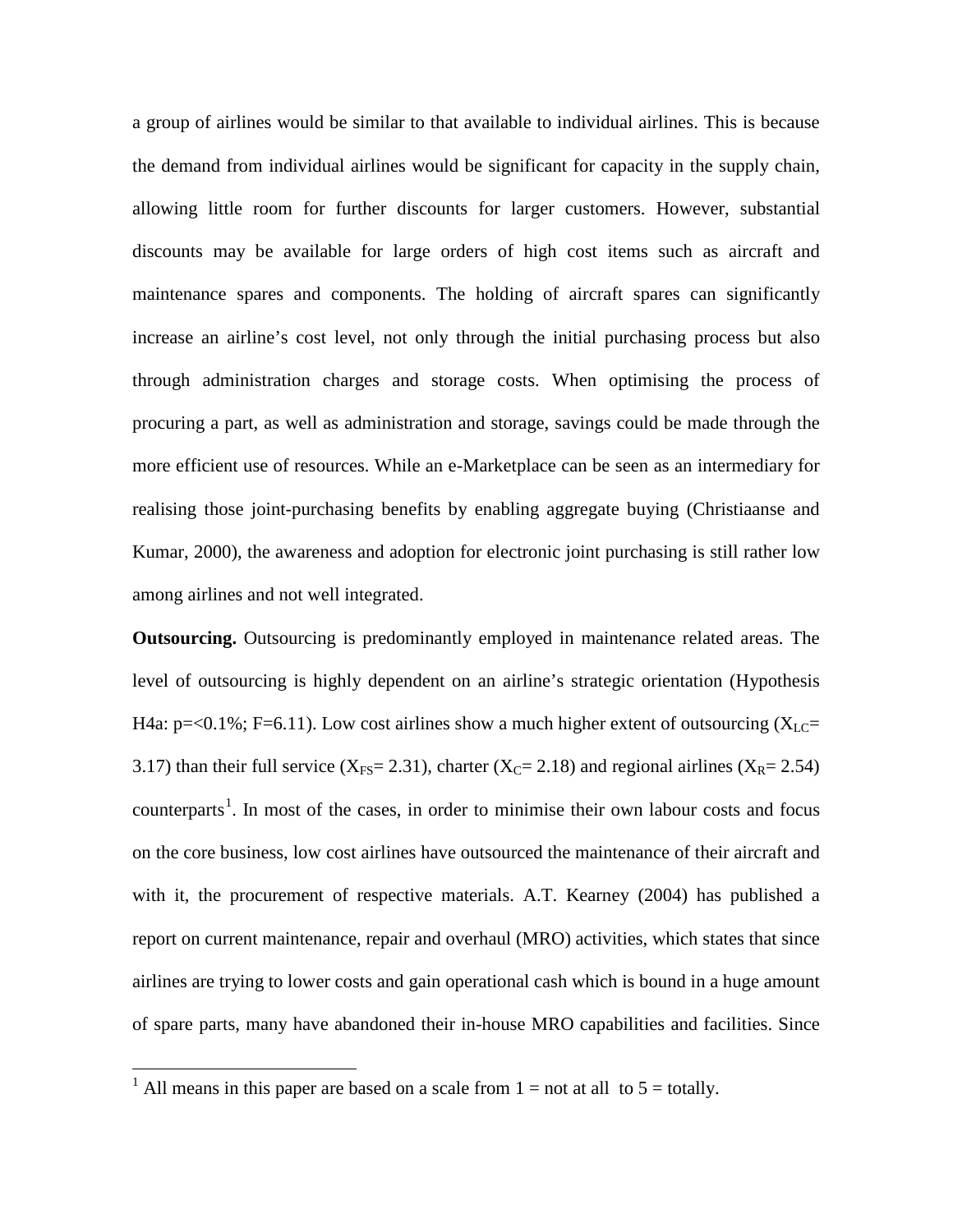2001, the outsourcing of MRO services has increased by about 10%. Airlines with a high number and diverse kind of fleet may not fully benefit from outsourcing. For example, an airline would require short turnaround times, while this would mean a higher utilisation of staff and higher costs for a provider. The survey data suggests no significant dependence between the extent of outsourcing and the adoption of e-Marketplaces (Hypothesis H4b: p=70.7%; F=0.14). Outsourcing cannot be regarded as a process driver or as a side-effect of e-Marketplace adoption.

**Organisational Procurement Context.** The adoption of e-Marketplaces may enable airlines to organise their procurement organisation into decentralised operating units, which can be centrally co-ordinated, in order to take advantage of the benefits from both approaches. However, it could not be established that e-Marketplace implementation is dependent on an airline's procurement organisation strategy. No significant differences can be found in terms of centralisation (Hypothesis H5a:  $p= 41.7\%$ ; F= 0.68) or decentralisation (Hypothesis H5a: p=42.3%; F=0.66). In the sample, 45% operated a centralised purchasing operation, followed by a decentralised but centrally co-ordinated approach (38%). Only 17% operated in a decentralised purchasing environment.

Further, the adoption of e-Marketplaces is not related to a decrease (p=86.0%; F=0.02) or increase (Hypothesis H5b:  $p=82.1\%$ ; F=0.04) in the number of suppliers. To ensure the quality necessary and required by many aviation authorities, the aviation and aerospace industry differs from other business sectors, as there are very high barriers to entry due to certification requirements for airlines and suppliers. Products are typically manufactured in low volume with unique design modification and option configurations. High value products are mostly sold under a requirement for full life support with in-service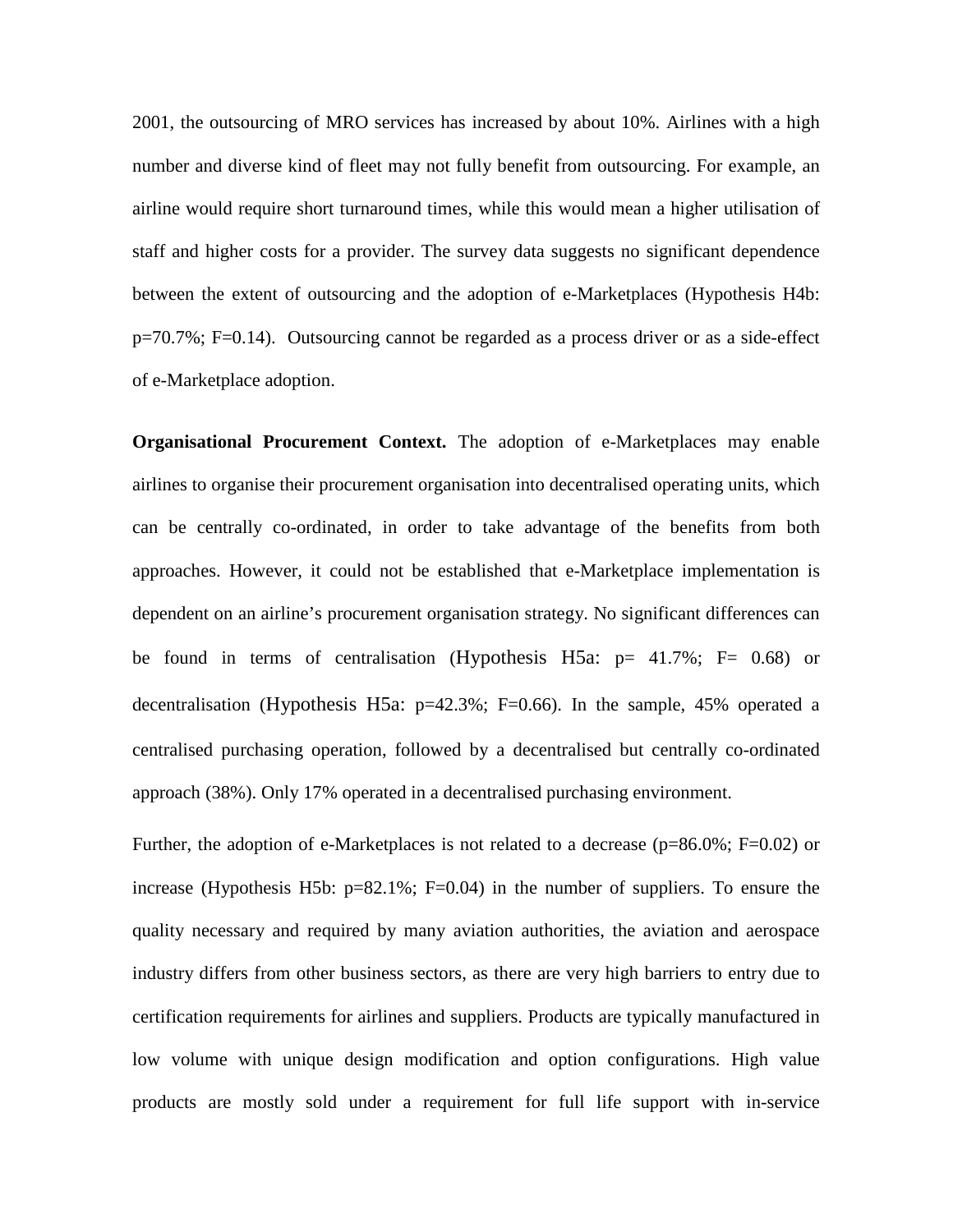modifications and upgrades and vendors almost invariably supply initial maintenance packages including both spares and support. At the top of the value chain the industry has become highly consolidated with almost no competition (Chan, 2000). Thus, airlines are unlikely to decrease or increase the number of suppliers in any high value product groups.

**Performance Indicators.** Overall, B2B e-Marketplace adoption is positively related to the overall satisfaction and performance of an airline's procurement management and practices (Hypothesis H6a: p=0.7%; F=7.58). For example, e-Marketplaces can reduce search costs. Office supplies and spares and repairs are areas with the greatest potential for saving search costs, followed by tools and ground support equipment (see Figure 3).

'Insert Figure 3 here'.

Materials, spares and repairs represent the most frequent commodities to be procured via e-Marketplaces while fuel tends to be purchased to a much lesser extent using such platforms. Use of e-Marketplaces to facilitate order processes, overall efficiency enhancement and a greater degree of transparency of suppliers is reported for office supplies, followed by the categories of spares and repairs, interiors and tools/GSE. Analysis reveals that survey participants see B2B e-Marketplaces as a tool to reduce their inventories in certain categories (e.g. spares and repairs). These inventory reductions have increased the reliance of airlines on suppliers of new, used and overhauled parts and products. This is also true for office supplies and tools/GSE. A limited potential for product price reductions by the use of e-Marketplaces was found for fuel, maintenance services and powerplants.

The survey data confirms that the use of e-Marketplaces has a positive effect on the reduction of purchase order cost (Hypothesis H6b: p=4.8%; F= 4.0). Jarach (2002) confirms that a web interface can generate two types of advantage: (1) greater effectiveness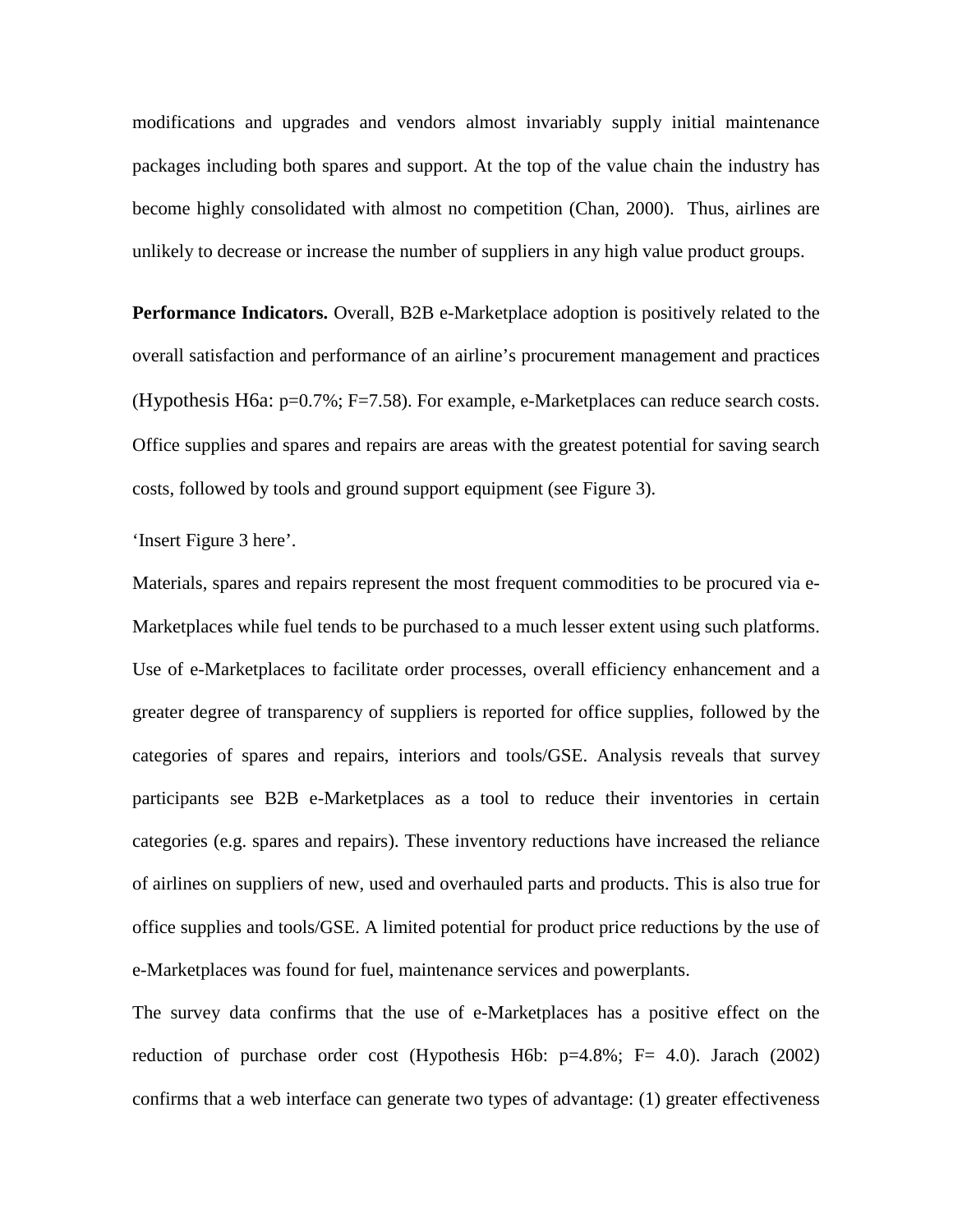due to the possibility of shorter buyer search times and due to the possibility of reducing supplier response times, thus simplifying the planning stage of the airline offer; (2) greater efficiency, as B2B online negotiations also allow other actors, that are not part of the usual supplier network to participate in the process with a product or service offer, thus resulting in economies of variety and considerable savings in management. Most respondents further indicated that the achieved reduction in purchasing process costs and product prices exceed the investment costs for the implementation and use of an e-Marketplace (Hypothesis H7a:  $Chi2=21.21$ ,  $p=0.03\%$ ), and that those savings achieved occur slightly more in processing rather than product costs. Intangible benefits include the ability to improve and introduce commodity and vendor management, reduce turnaround times, enhance visibility of price changes, and improve spending controls and employee compliance.

Given these benefits from e-Marketplace adoption, the use of e-Marketplaces, however, is not positively related to an airline's overall performance (Hypothesis 7b: p=66.2%; F=0.20). While it could be confirmed that e-Marketplace adoption can be advantageous in terms of performance indicators in procurement, a direct link to the overall airline performance (e.g. increase in passenger numbers, profit) could not be established. However, a positive relationship could be identified between the ICT sophistication within an airline organisation and the overall airline performance. Overall airline performance is dependent on a variety of other business and strategy factors (e.g. unexpected environmental factors such as terrorist attacks or health risks such as SARS).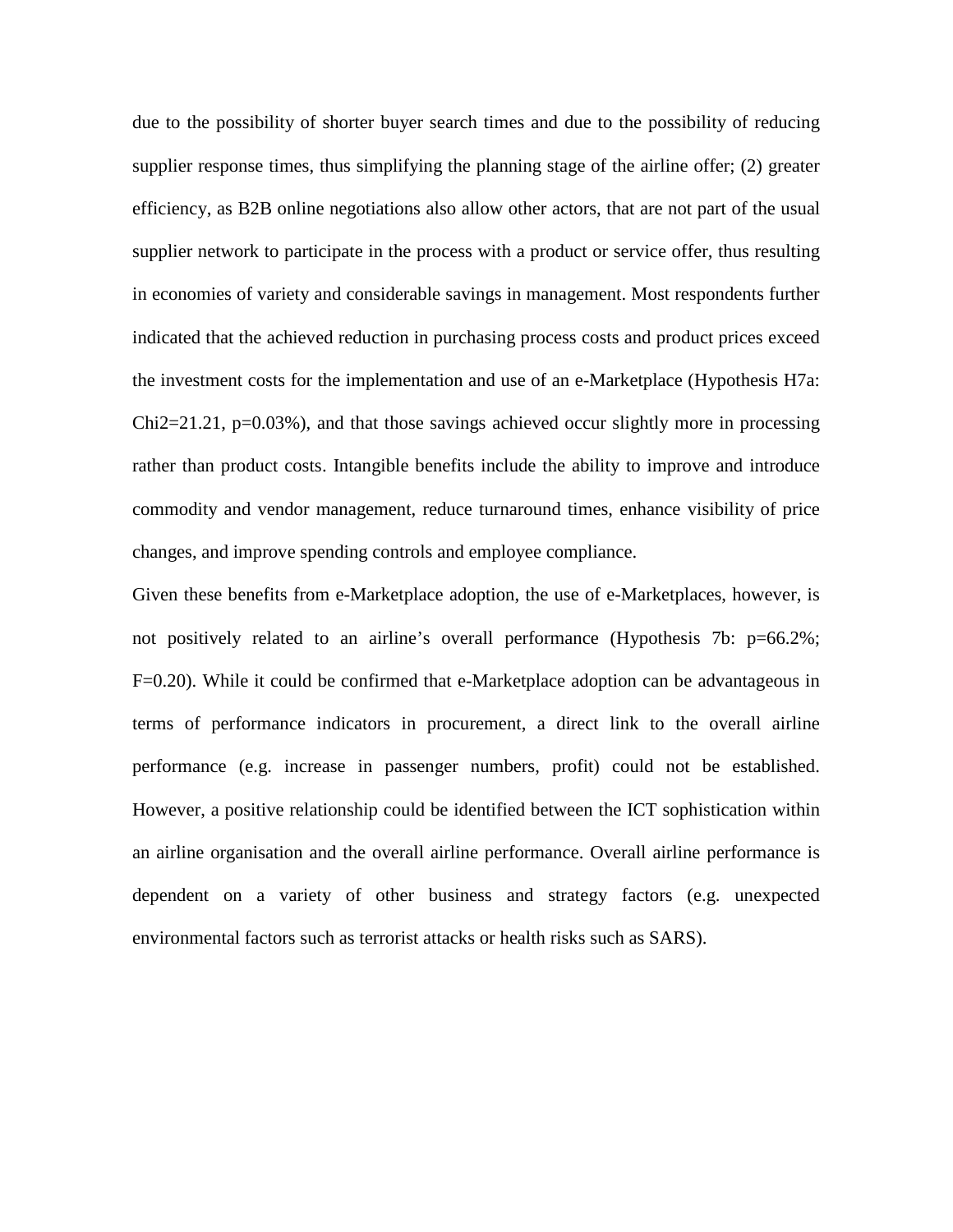#### **5 Conclusions and Future Research Requirements**

There are significant deviations in some areas in terms of e-Marketplace use and perceptions within the different airline groupings. The survey findings reflect the volatility in both the airline industry and the global economy. Competitive pressures are increasing within and between different strategically oriented groups of airlines. Full service and charter airlines in particular experience increased pressures to reduce their cost base, which might be due to the increasing presence of low cost airlines in their respective target markets and the unstable economic environment they are operating in at this particular point of time. Full service and low cost airlines have taken the lead in using e-Marketplaces. Adoption of e-Marketplaces is also highly dependent on the airline size, which confirms previous research that larger firms are less subject to knowledge and technology barriers. Further, airlines that are involved in strategic partnerships and alliances and that are sophisticated in the use of ICT systems such as the Internet, are more likely to implement e-Marketplaces, while the airline procurement organisation as well as the extent of joint purchasing and outsourcing does not affect e-Marketplace adoption.

Results have also revealed that e-Marketplace use is positively related to the overall satisfaction with and performance of an airline's procurement practices. Results suggest that e-Marketplaces do reduce search cost of airlines, mostly in the area of spares and repairs, tools/GSE and office supplies. Other benefits typically occur in the facilitation of order processes, a higher transparency of suppliers, reduced inventories, product price reductions and a reduction in purchase order costs. Commodities where markets are fragmented to a higher extent, such as spares and repairs, tools/GSE or office supplies, are traded on e-Marketplaces to a higher extent than commodities with a rather concentrated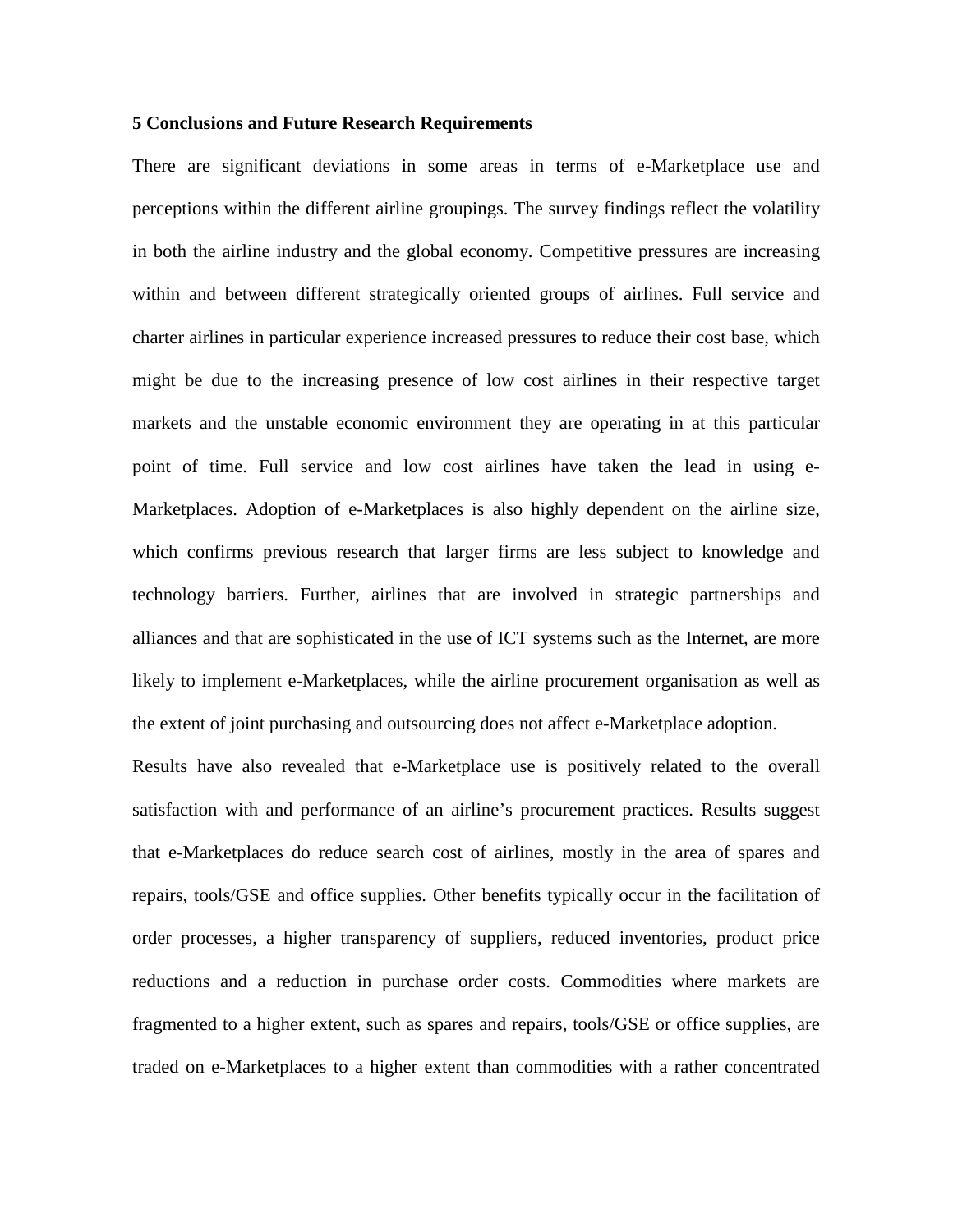supply base, such as powerplants and accessories, as often the latter items are under full service contracts and complex repair procedures are required.

This paper presented drivers for e-Marketplace adoption in the procurement process of airlines and the achieved performance as a result of adoption. Further research could also seek to investigate e-Marketplace features, such as dynamic pricing models, value added services or start up costs and returns. For example, Raisch (2001) argues that e-Marketplaces are currently evolving from simple matching services to offer value-added services that support transactions. A further step in the development will be the integration of knowledge services into transaction exchange, thereby building value trust networks that enhance collaboration within the member communities. These are issues (besides further process drivers and performance indicators) to be addressed in gaining a fuller understanding of the propensity for adoption of e-Marketplaces in the airline industry and would be worthwhile being included in future research projects.

#### REFERENCES

Airline Business, Special Report, "Information Technology – IT Trends Survey", *Airline Business*, Aug, 2000, 55- 64.

Airlines Gate, Airline Industry, 2001, http://airlinesgate.free.fr/industry.htm.

Amit, R, Zott, C., "Value creation in e-Business", *Strategic Management Journal*, 22, 2001, 493-520.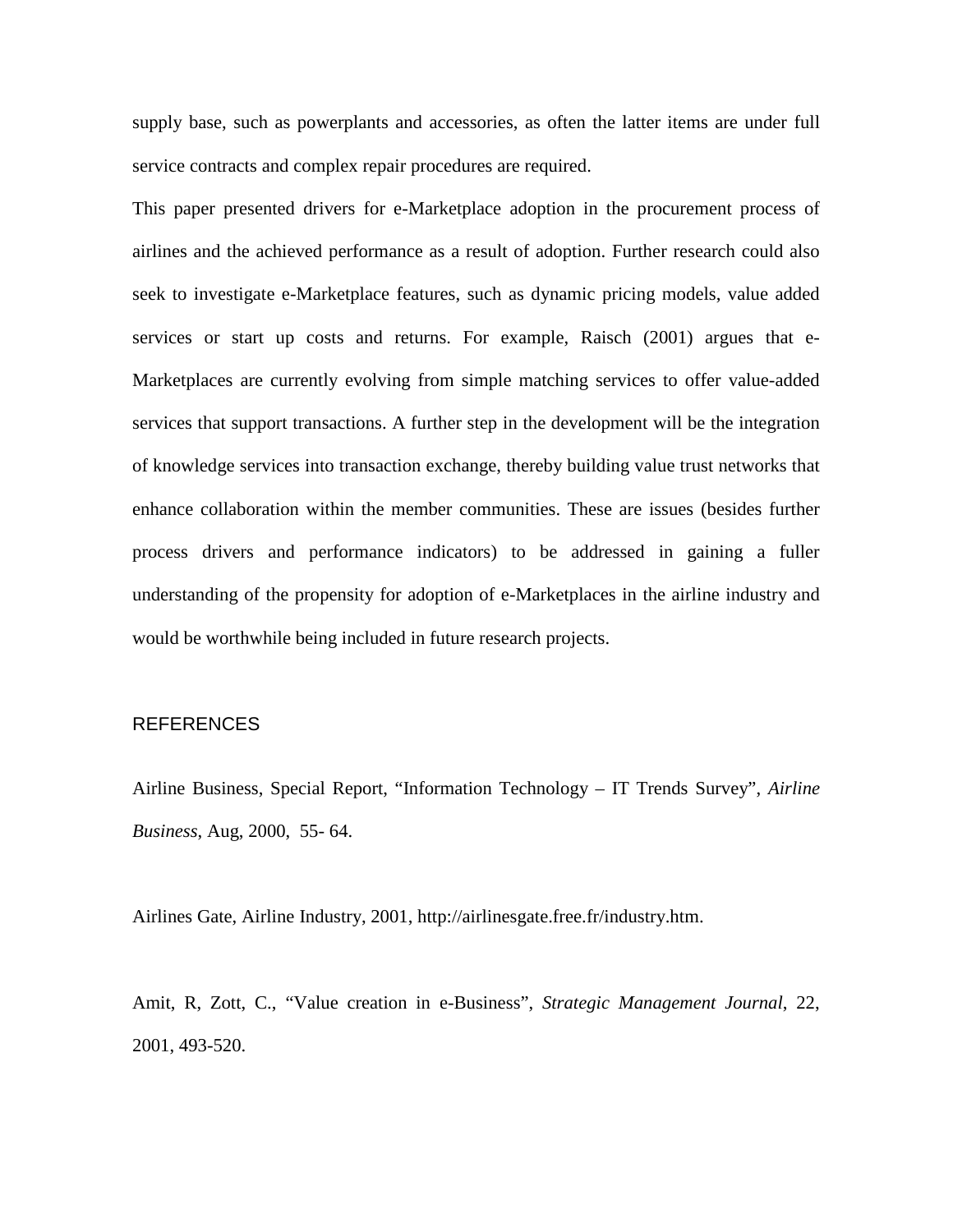Agusdinata, B., de Klein, W., "The dynamics of airline alliances", *Journal of Air Transport Management,* 8, 4, 2002, 201-211.

Button, K.J., 1996, "Liberalising European aviation: is there an empty core problem?", *Journal of Transport Economics and Policy*, 30, pp. 275-291.

AT Kearney, Surviving the rebound – European aviation MRO finds a new path, *Executive Agenda,* 6, 4, 2004, 63-71.

Bagchi, S. and Watson, T.J., "Creating a Successful Business-to-Business e-Marketplace", IBM Global Services, Somers, NY, 2002.

Bakos, Y., "The emerging role of electronic marketplaces on the Internet", *Communications of the ACM*, 41, 8, 1998, 35-42.

Barney, J.B., Fuerst, W.L., Mata, F.J., "Information technology and sustained competitive advantage: a resource-based analysis", *MIS Quarterly*, 19, 4, 1995, 487-505.

Barratt, M., Rosdahl, K., "Exploring business-to-business marketsites", *European Journal of Purchasing & Supply Management*, 8, 2001, 111-122.

Baron, J.P., Shaw, M.J., Bailey Jr., A.D., "Web-based E-catalog systems in B2B procurement", *Communications of the ACM,* 43, 5, 2000, 93-106.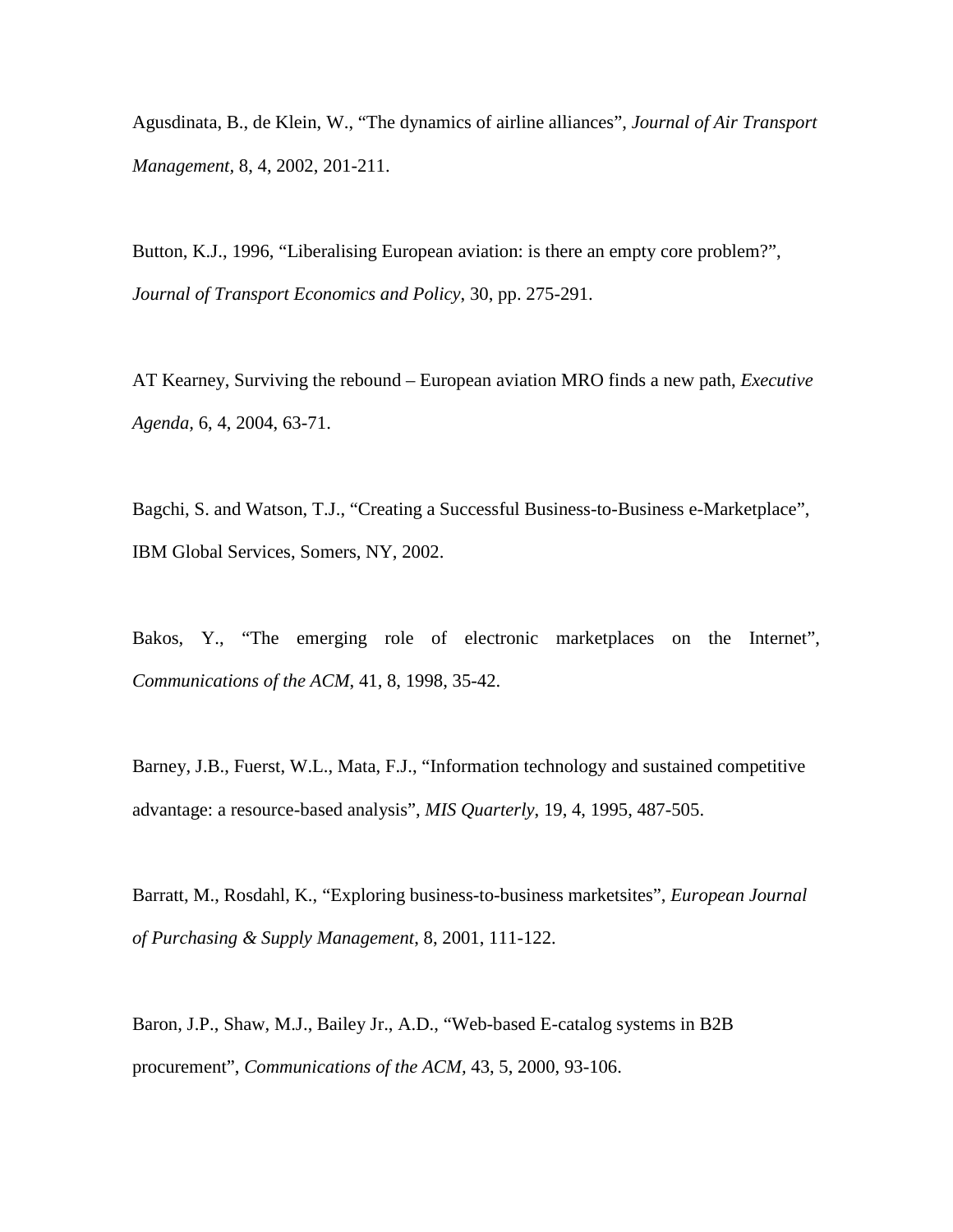Büchel, B., Raub, S., "Building Knowledge-creating Value Networks", *European Management Journal,* 20, 6, 2002, 587-596.

Burgeois, L., Eisenhardt, K., "Strategic decision processes in high velocity environments: four cases in the microcomputer industry", *Management Science*, 34, 1988, 816-835.

Caves, D., Christensen, L. and Tretheway, M., "Economics of Density vs. economies of scale: Why trunk and local service airlines costs differ", *Rand Journal of Transport Economics,* 1984, 471-489.

Chan, D., "The development of the airline industry from 1978-1998: A strategic global overview", *Journal of Management Development,* 19, 6, 2000, 489-514.

Christiaanse, E., Markus, M.L., "B2B electronic marketplaces and the structure of channel relationships", This is a paper presented at a conference, in ICIS Barcelona, 2003.

Christiaanse, E., Kumar, K., "ICT Enabled Co-ordination of Dynamic Supply Webs," *International Journal of Physical Distribution and Logistics Management*, 30, 2000, 268- 285.

Clarke, M.D., "Irregular airline operations: review of the state-of-the-practice in airline operations control centres", *Journal of Air Transport Management,* 4, 2, 1998, 67-76.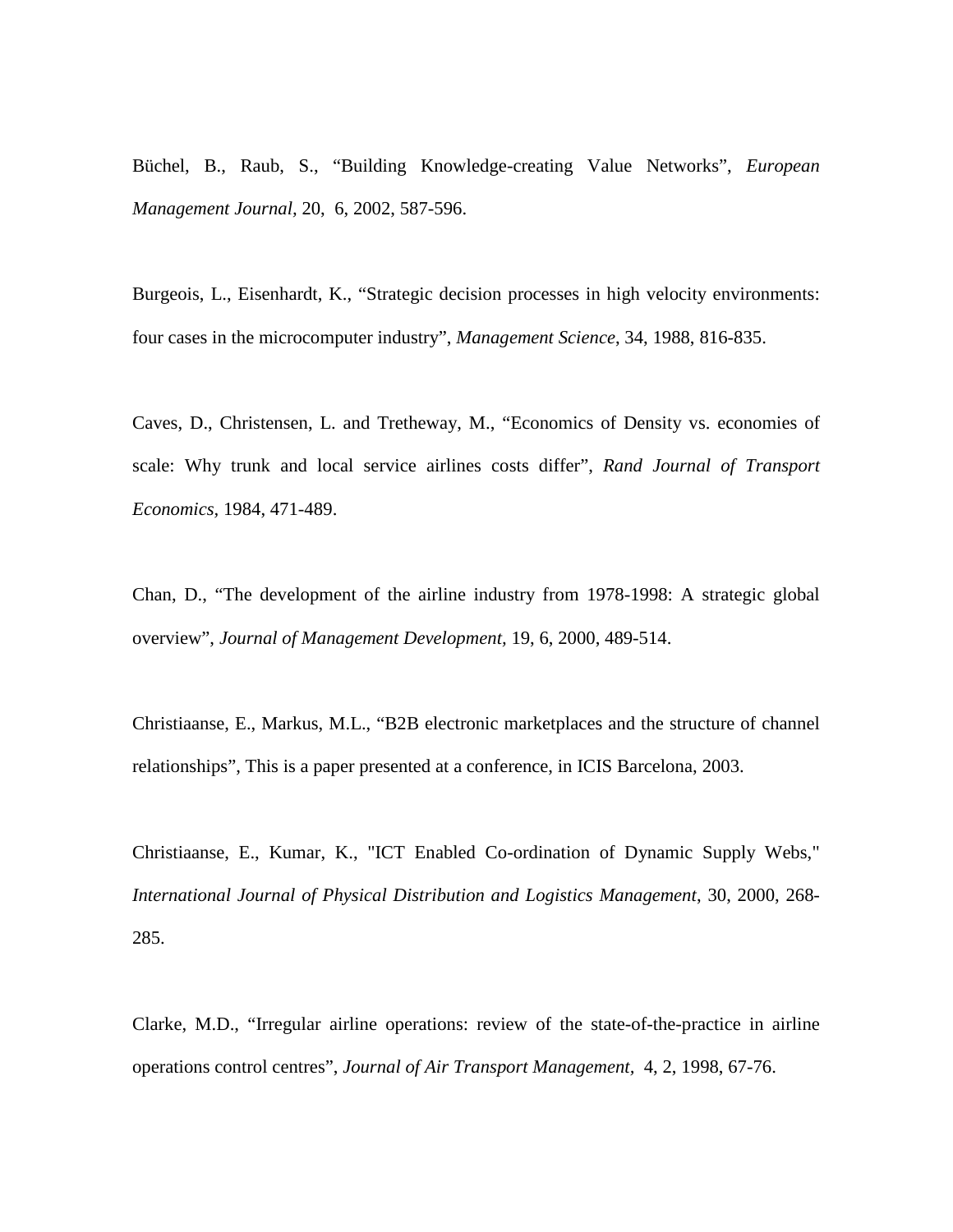Clemons, E.K., 1986, "Information Systems for sustainable competitive advantage", *Information & Management,* 11, 3, pp. 131-136.

Cool, K.O., Schendel, D.E., "Performance Differences between strategic group members", *Strategic Management Journal,* 9, 1988, 207-233.

Crane, J.B., "The economics of air transportation", *Harvard Business Review,* 22, 1944.

Duliba, K., Kauffman, R.J., and Lucas, H.C., Jr., "Appropriation of Value from Airline Computer Reservation Systems," *Organization Scienc*e, 12, 6, 2001, 702-728.

Ehmer, H., 2001, "Liberalization in German air transport –– analysis and competition policy recommendations: Summary of a German study", *Journal of Air Transport Management*, 7, 1, pp. 51-55.

Flight International, World Airlines Directory, 2004.

Glisson, L.M., Cunningham, W.A., Harris, J.R., Lorenzo-Aiss, J.D., "Airline industry strategic alliances: marketing and policy implications", *International Journal of Physical Distribution and Logistics,* 26, 3, 1996, 26-34.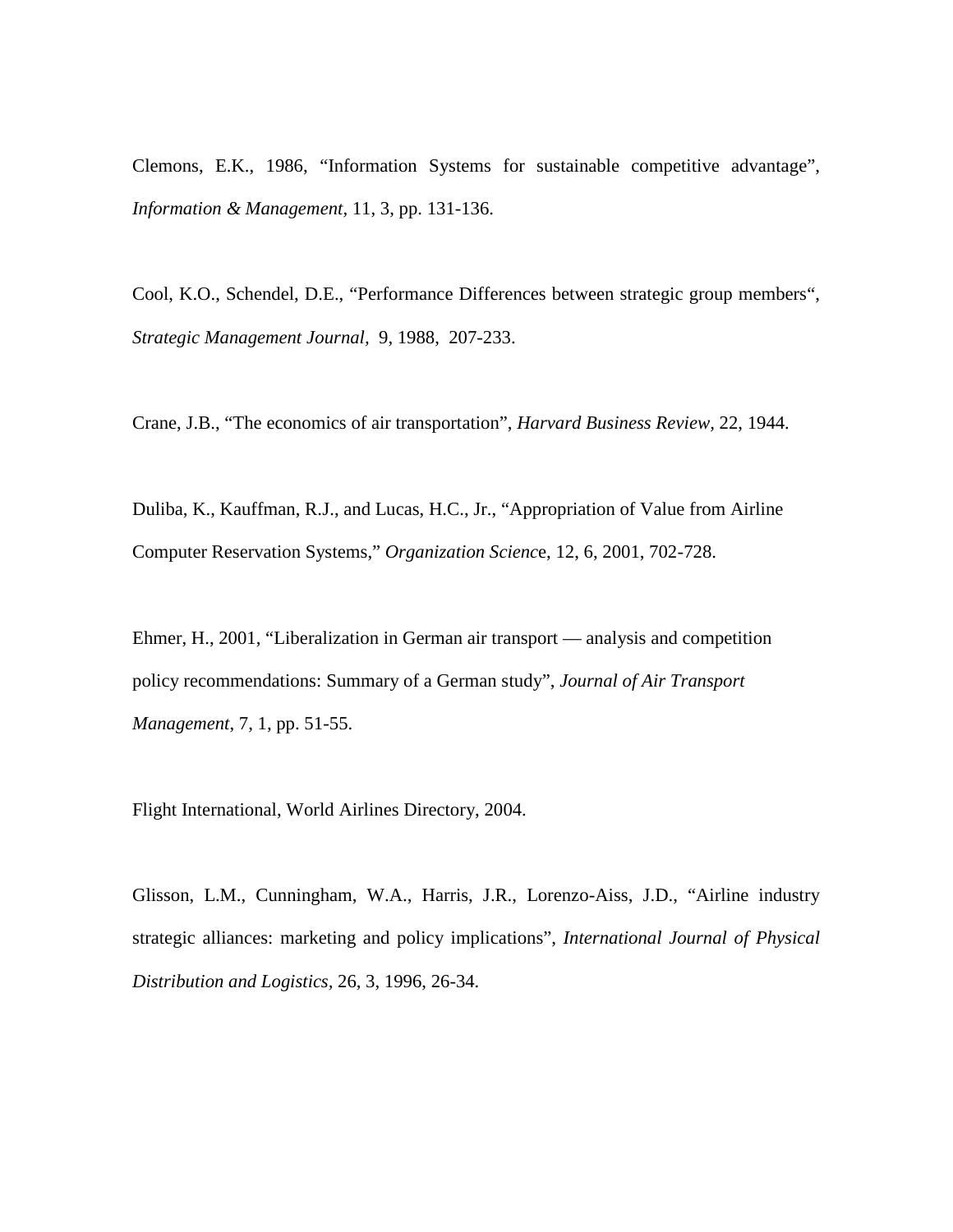Gill, M.A., Wu, Z., "E-Markets: failed business model or barriers to diffusion of innovation?", in Proceedings of the Seventh Americas Conference on Information Systems, Boston, August 2001.

Gulati, R., Nohria, N., Zaheer, A., "Strategic networks", *Strategic Management Journal,* Special Issue, 21, 3, 2000, 203-215.

Hadaya, P., *"Determinants of the Future Level of Use of Electronic Marketplaces among Canadian Firms",* Proceedings of the 37th Hawaii International Conference on System Sciences, 2004.

Janic , M., "Liberalisation of European aviation: analysis and modelling of the airline behaviour", *Journal of Air Transport Management,* 3, 4, 1997, 167-180.

Jarach, D., "The digitalisation of market relationships in the airline business: the impact and prospects of e-business", *Journal of Air Transport Management,* 8, 2, 2002, 115-120.

Jarillo, J. C., "On Strategic Networks." *Strategic Management Journal,* 9, 1988, 31-42.

Joo, Y.B., Kim, Y.G., "Determinants of corporate adoption of e-Marketplace: an innovation theory perspective", *Journal of Purchasing and Supply Management*, 10, 2004, 89-101.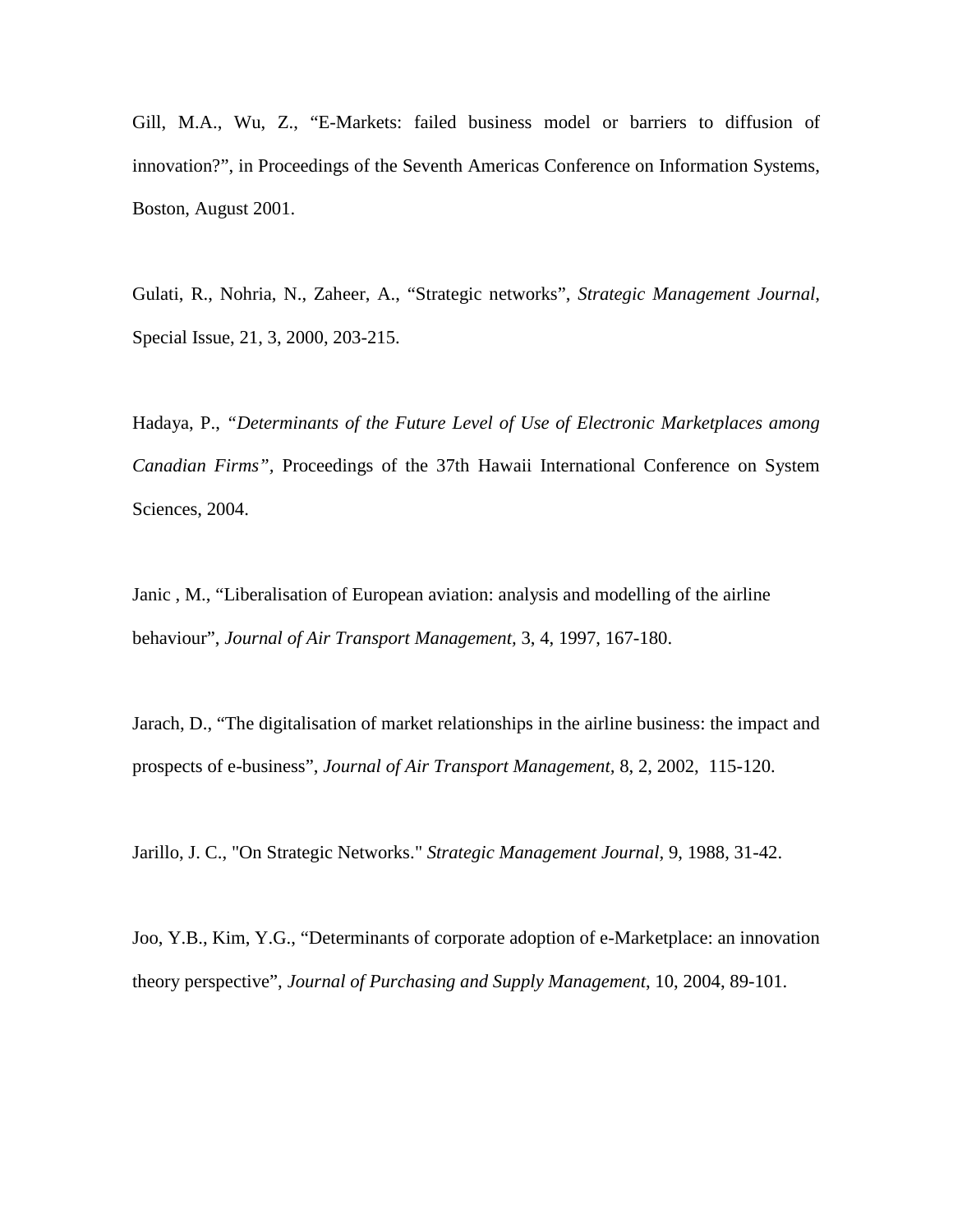Kalakota, R.,Whinston, A.B., Electronic Commerce: A Manager's Guide, Addison-Wesley Longman, Inc., Reading, MA, 1997.

Kimberly, J.R., Evanisko, M.J., " Organizational innovation: the influence of individual, organizational, and contextual factors on hospital adoption of technological and administrative innovations", Academy of Management Journal, 24, 4, 1981, 689-713.

Kumar, R., Crook, C., "A multi-disciplinary framework of the management of interorganisational systems", *Database for Advances in Information Systems,* 30, 1, 1999, 22-37.

Lee, H.G., Cho, D.H., Lee, S.C., "Impact of e-Business initiatives on firm value", *[Electronic Commerce Research and Applications](http://www.sciencedirect.com/science?_ob=JournalURL&_cdi=7329&_auth=y&_acct=C000050221&_version=1&_urlVersion=0&_userid=10&md5=88c36eb28efa064dabe46c704b5d643a)*, 1, 1, 2002, *41-56.* 

Lehman J.A., "Organizational Size and Information System Sophistication", *Journal of Management Information Systems,* 2, 3, 1985, 78-86.

Lenz, M., Zimmermann, H.D., Heitmann, M., "Strategic partnerships and competitiveness of Business-to-Business E-Marketplaces: Preliminary evidence from Europe", *Electronic Markets,* 12, 2, 2002, 100-111.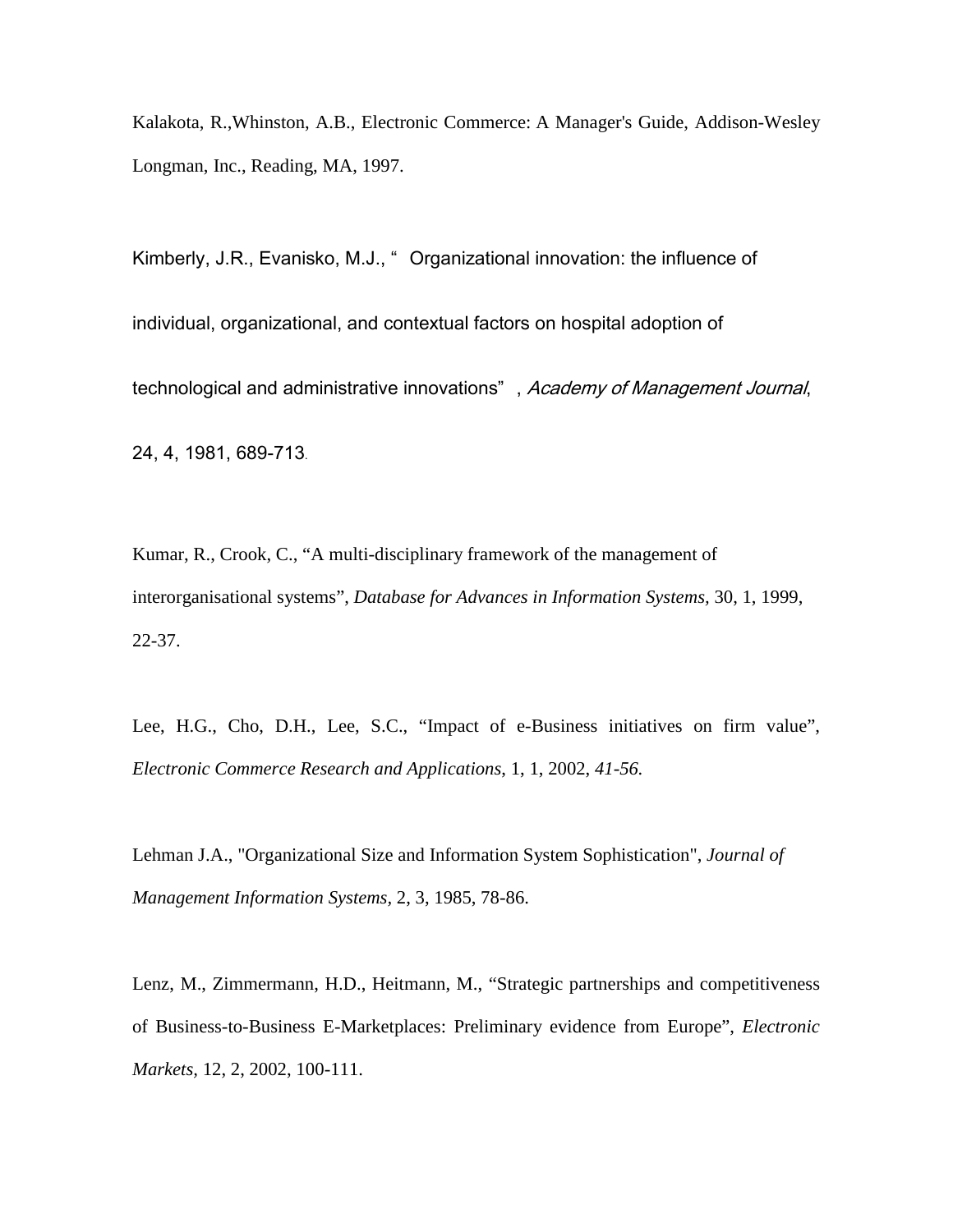Lijesen, M.G., Nijkamp, P., Rietveld, P., "Measuring competition in civil aviation", *Journal of Air Transport Management,* 8, 3, 2002, 189-197.

Middleton, C., 2004, ITM700 Course Information: Fall 2004, School of Information Technology Management, Ryerson University, Toronto, Canada, URL: www.ryerson.ca/~cmiddlet/700/overheads/700week6.ppt

Miles, R. E., Snow, C.C.., "Fit. Failure and The Hall of Fame." *California Management Review,* 26, 1984, 10-28.

Nijkamp, P., Pels, E., 2002, "Developments in air transport economics: introduction", *Journal of Air Transport Management*, 8, 3, pp. 137-139.

Oesterle, H., Fleisch, R., Business networking: shaping enterprise relationships on the Internet, Springer Verlag, Berlin, Germany, 1999.

Oum, T.H., Park, J.H., Zhang, A., Globalisation and strategic alliances: the case of the airline industry, Pergamon Press, Oxford, 2000.

Oum, T.H., Yu, C., Zhang, A., "Global airline alliances: international regulatory issues", *Journal of Air Transport Management*, 7, 1, 2001, 57-62.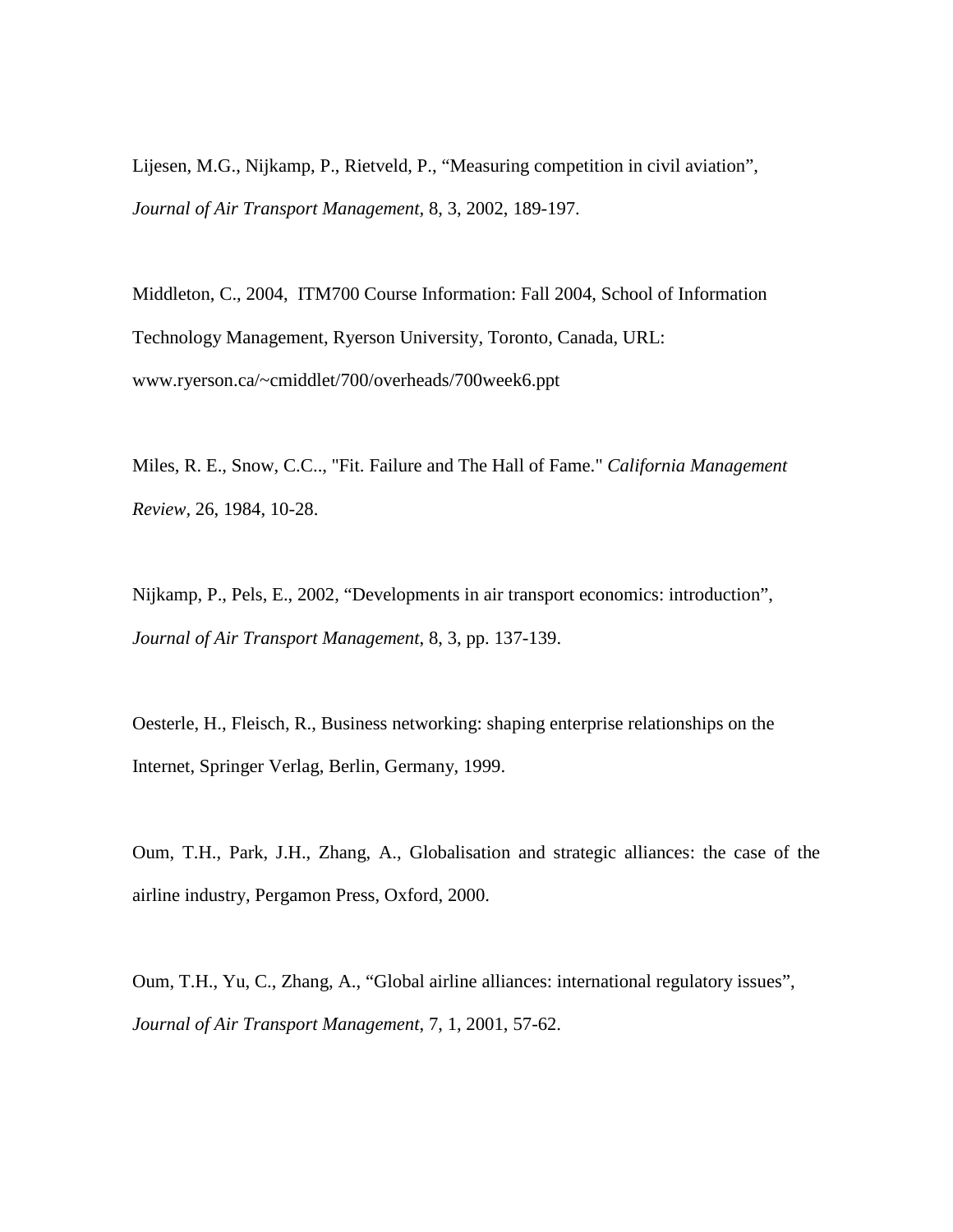Oum, T.H., de Wit, J., Yoshida, Y., "Developments in the deregulated air transport market", *Journal of Air Transport Management,* 7, 5, 2001, 263.

Palvia, S. C., Chervany, N. L., "An Experimental Investigation of Factors Influencing Predicted Success in DSS Implementation," *Information and Management*, *2*9, 1, 1995, 43- 54.

Pemberton, J,D., Stonehouse, G.H., Barber, C.E., "Competing with CRS-generated information in the airline industry", *The Journal of Strategic Information Systems*, 10, 1, 2001, 59-76.

Raisch, W.D., The E-Marketplace: Strategies for Success in B2B eCommerce*,* McGraw Hill, New York, NY, 2001.

Rasheed, H.S., Geiger, S., "Performance implications of internet-based information technology in value chain management",2003,

http://www.coba.usf.edu/departments/management/faculty/rasheed/tasktechnology.pdf.

Reimer, K., 1996, "The non-market preconditions of electronic markets: implications for their evolution and applicability", *European Journal of Information Systems*, 5, pp. 75-83

Roy, J., Filiatrault, P., "The impact of new business practices and information technologies on business air travel demand", *Journal of Air Transport Management,* 4, 2, 1998, 77-86.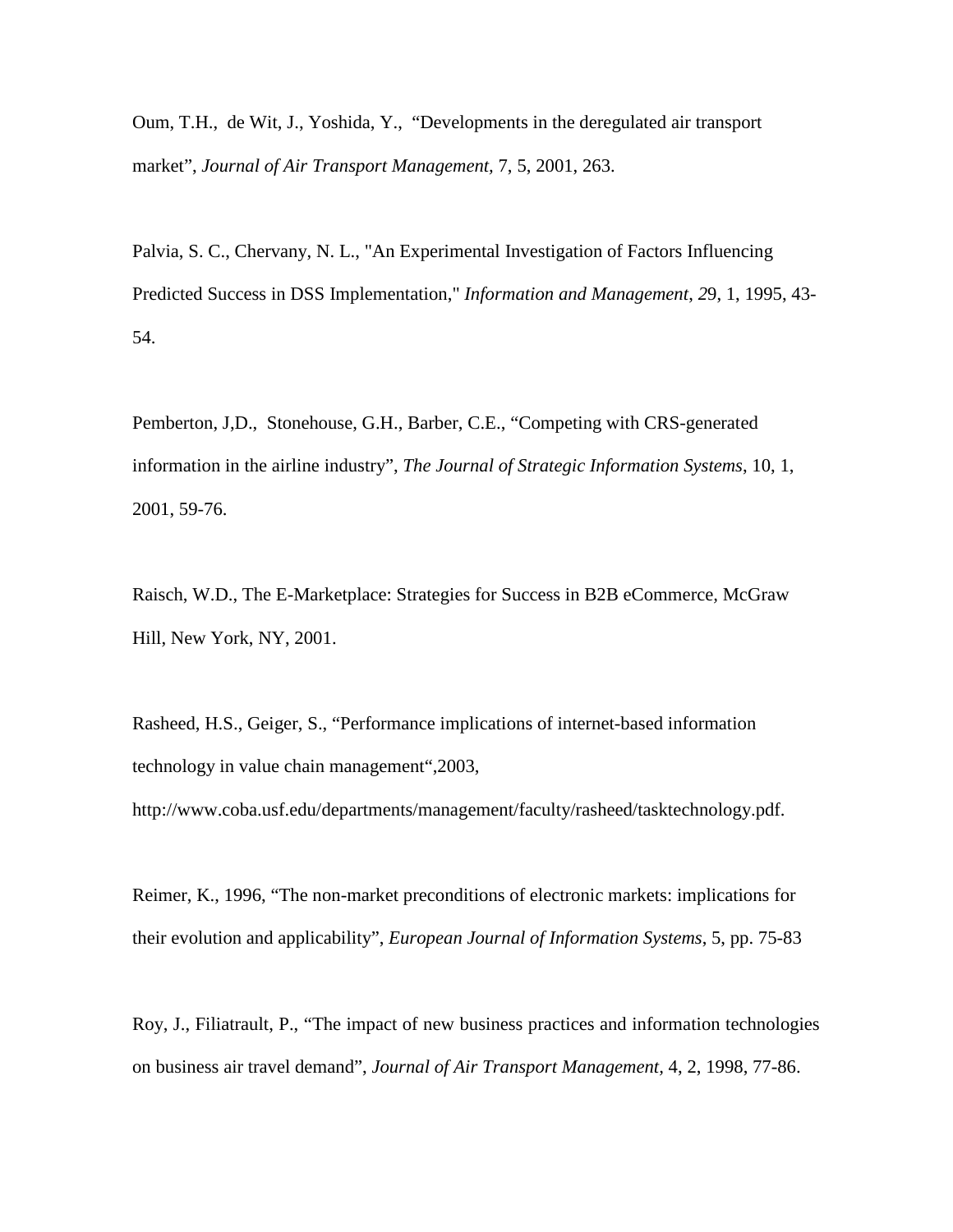Sahi, B., "The airline IT trends survey 2004", Airline Business, The Airline Industry Guide 2004/05.

Schneiderbauer, D., Fainsilber, O., "Low cost airlines gaining momentum in Europe", Mercer Management Consulting, 2002, URL:

http://www.mercermc.com/Perspectives/Specialty/MOT\_pdfs/Lowcostairlines.pdf.

Suen, W.W., "Alliance strategy and the fall of Swissair", *Journal of Air Transport Management,* 8, 5, 2002, 355-363.

National Electronic Commerce Coordinating Council, "E-Procurement: Failure to implement, not an option!", 2002, URL:

http://www.ec3.org/Downloads/2002/eProcurement.pdf.

Timmers, P., 1999, Electronic Commerce-Strategies and Models for Business-to-Business Trading, John Wiley & Sons, Ltd.

Turban, E., Lee, J., King, D., Chung, H.M., Electronic commerce: A Managerial Perspective, Prentice-Hall Inc., Englewood Cliffs, NJ, 2000.

Van Tulder, R., Mol, M., "Reverse Auctions or Auctions Reversed: First Experiments by Philips", *European Management Journal,* 20, 5, 2002, 447-456.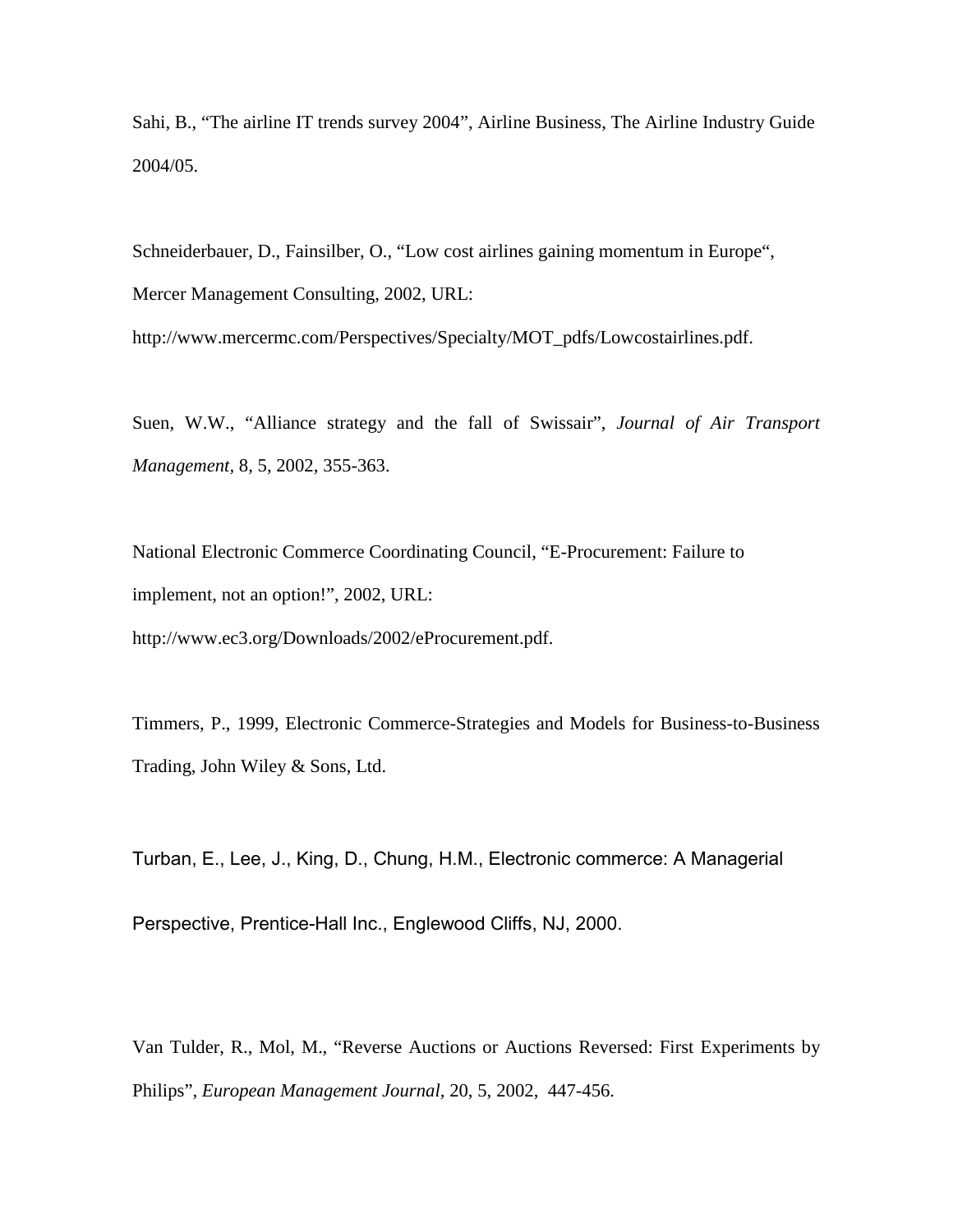Vo., H., "The airline industry: a pro perspective", *Industrial Economics and public policy,* 2002, 693.

White, L.J., "Economies of scale and the question of natural monopolies in the airline industry", *Journal of Air Law and Commerce*, 44, 1979, 545-573.

Weller, T.C., *"B2B eCommerce: The Rise of eMarketplaces",* Research Report, Legg Mason Wood Walker, Inc., Reston, VA, 2000.

Williamson, O.E., *"Organisational innovation: the transaction cost approach".* In Entrepreneurship, Ronen, J. (ed), Lexington Books, Lexington (MA), 1983, 101-133.

Xu, K. & Windle, "Re-evaluating returns to scale in transport", *Journal of Transport economics and policy*, 28, 1994, 275-287.

*Figure 1: Airline Industry Value Chain*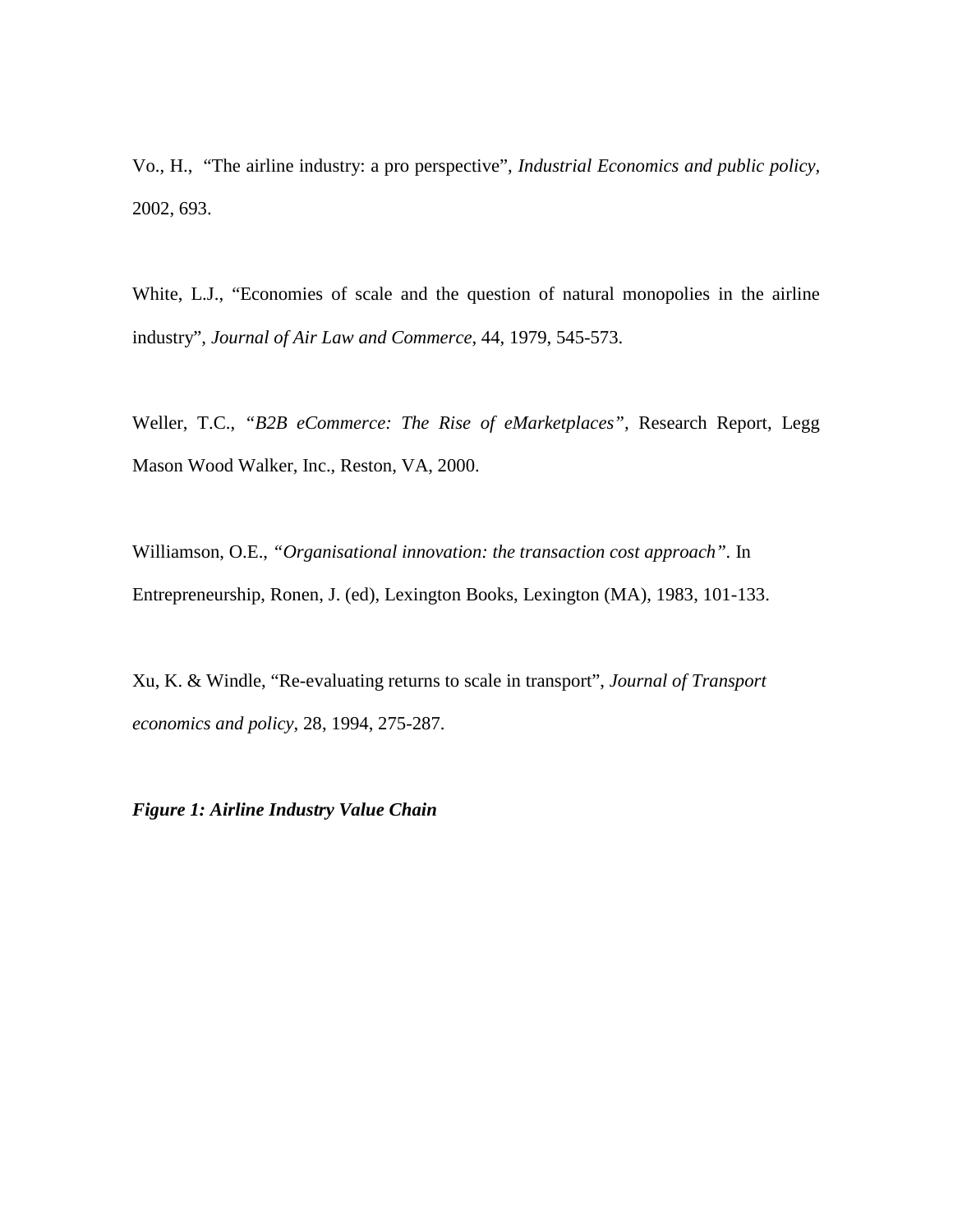

Modified from Middleton (2004)

*Figure 2: Contingency Model*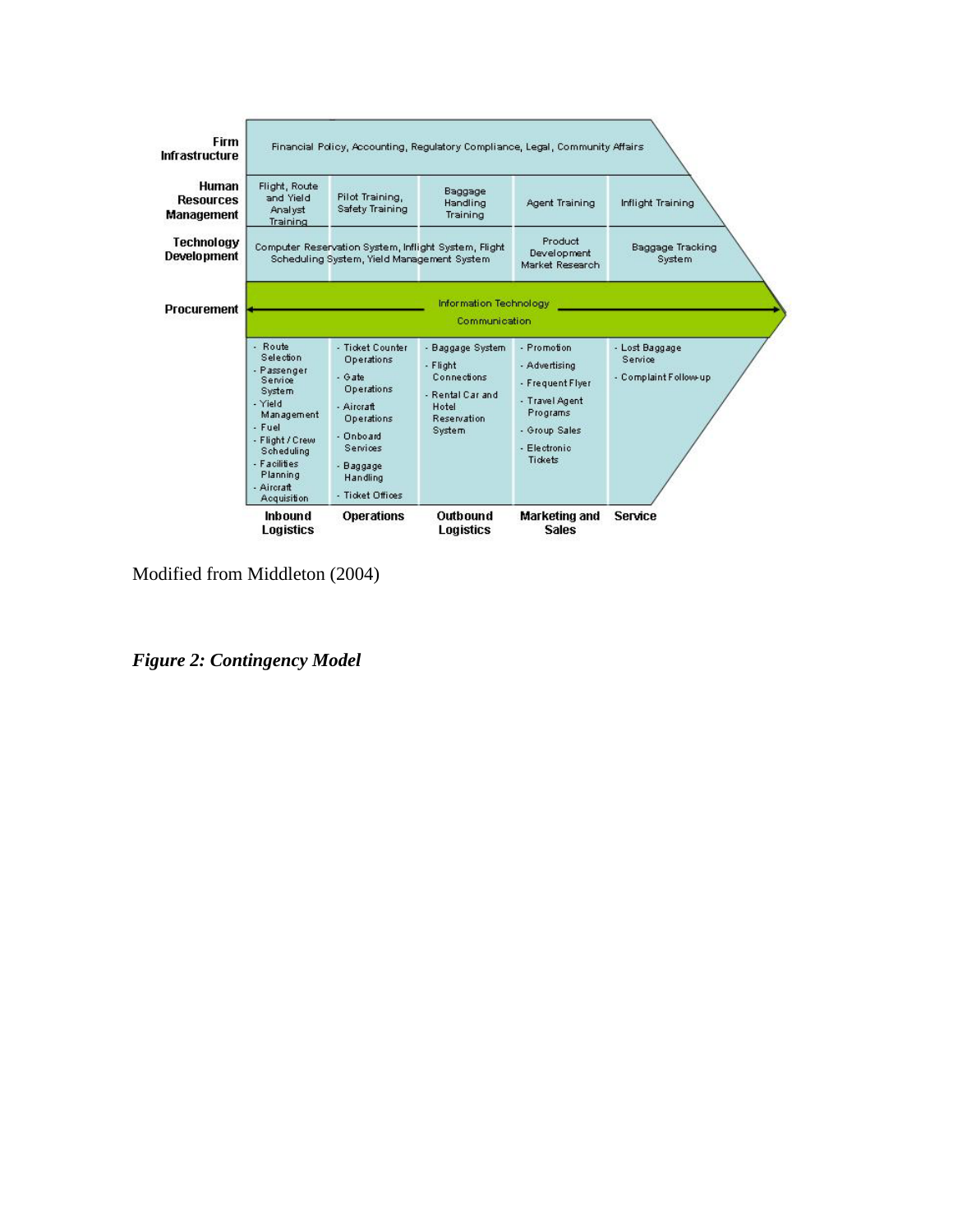![](_page_38_Figure_0.jpeg)